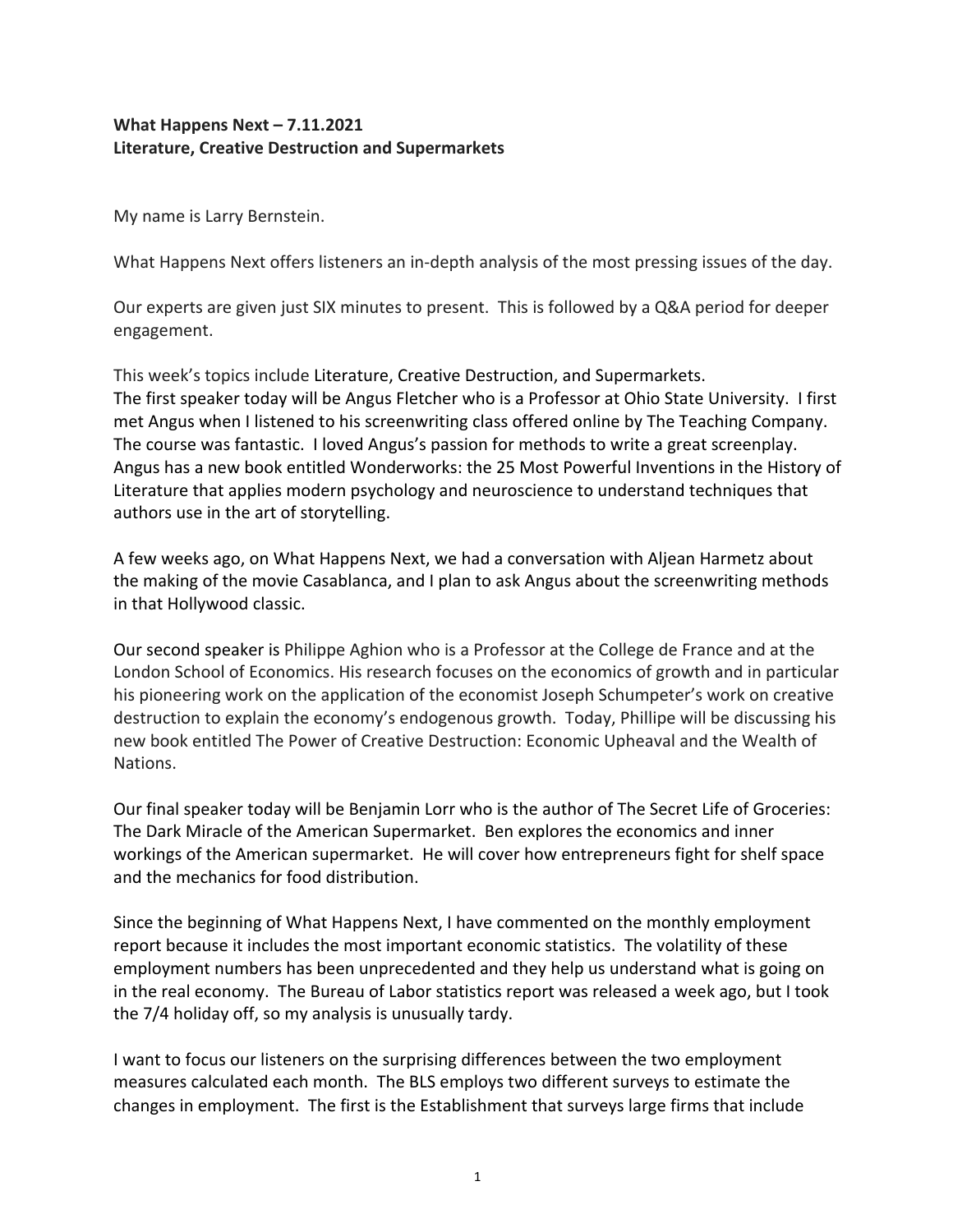around 150k businesses and asks them the number of new hires and fires. The Household surveys 60,000 and asks over the phone how many people in that home got hired, fired or left the labor force. Each survey has their respective benefits and problems. The Household survey covers many types of employment that are not covered by our largest firms but the Household survey has a variance that is 5 times more.

Betsey Stevenson who was the former chief economist at the US Department of Labor in the Obama Administration who spoke on this podcast previously, mentioned that when she analyzes trends in US employment, she uses an estimate based on the three month average of employment change in the Household survey and the current month for the Establishment survey. Betsey uses weights of 60% for Household and 40% for Establishment because she believes the Household trends more but uses an average because of its higher variance.

Let me get to the punch line. The Establishment Survey is showing solid growth in employment but the Household is *Not*. The question is why and which survey is telling us the true story. Here are the numbers. The Establishment survey shows employment growth of 850k in June and 1.7mm for the past three months.

The Household survey showed ZERO growth last month and 750k for the last three months or a difference of a million jobs.

Which survey is more accurate now, who knows, but it is important to consider because it will impact Fed policy and the pace of the recovery?

Here is what we know, there are over 9 million Americans looking for work and even more job openings. Economists like Casey Mulligan who spoke on our podcast several times, thinks that his chasm is caused by very high unemployment benefits. Casey hopes that these distortions will be reduced after September when the Federal government's extra benefits are scheduled to end.

Many small businesses were forced to close because of COVID and most of them will never reopen. Those workers from these closed firms will end up working for either large established firms or newly formed companies. It is possible that this shift of workers from closed small businesses to large established firms explains the rosy establishment survey employment results.

The Establishment survey uses a historic model to estimate job gains and losses from small firms and newly established firms who are not surveyed, but we are living in unprecedented times, so that model may be wildly off.

I have not seen a discussion about the different survey results in the business press, but I expect it to become a big story if these different survey results are ongoing. One last point is that we hear from small businesses that they are having a very difficult time hiring and keeping workers which is consistent with the idea that workers are drifting away from small businesses to larger established firms.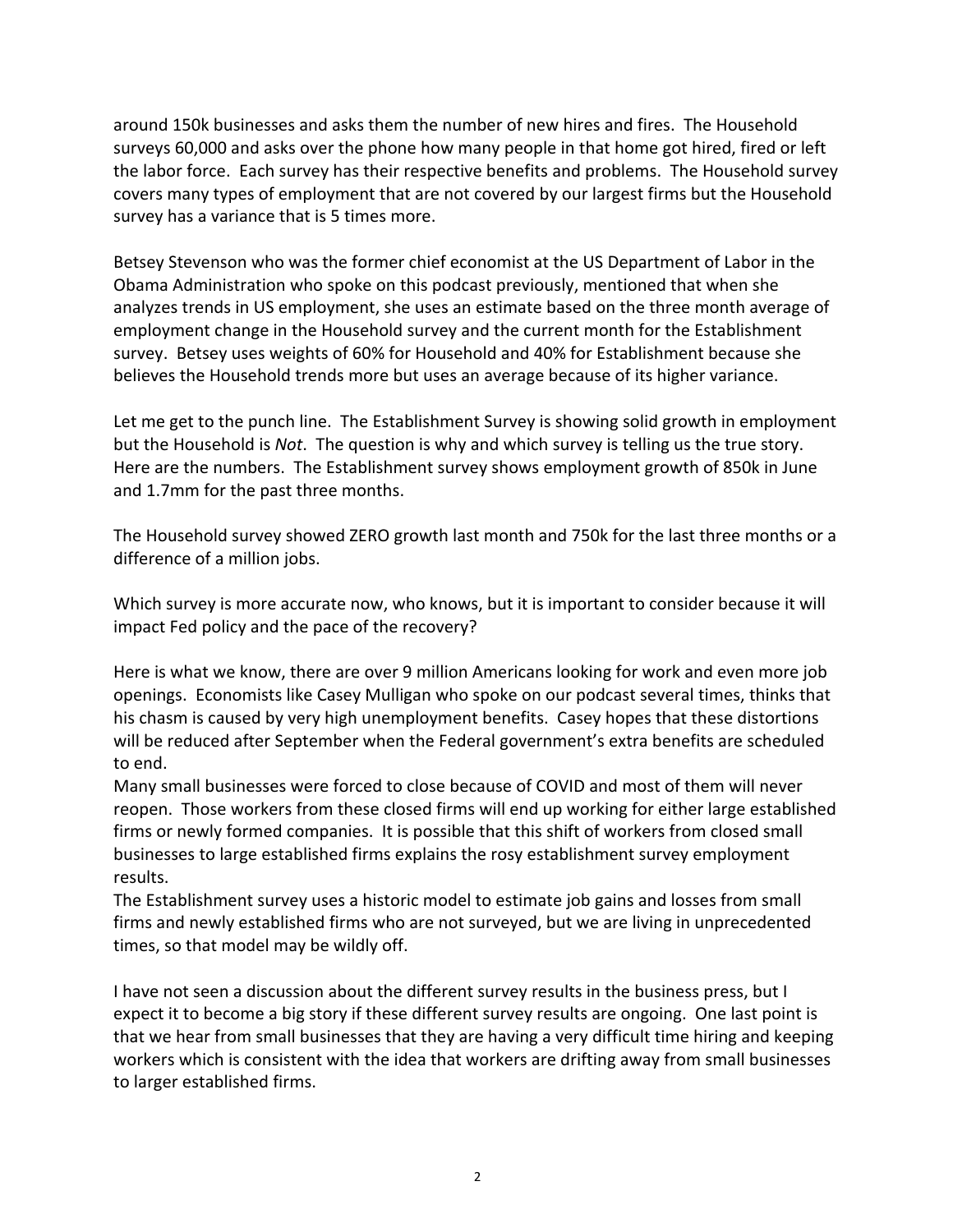I would like to expand the What Happens Next audience so that more people can enjoy our programming. I started a social media outreach using Twitter to increase listener engagement. Please use twitter or email me to ask questions during the live discussion. Our twitter username is whathappensin6, where six is the number. I want to hear from you. You can always email me at larrybernstein1@gmail.com.

Our first speaker today is Angus Fletcher, an English Professor at The Ohio State University.

# Angus Fletcher:

I'm here to tell you that what's next in our future is literature because literature is the most powerful technology that we humans have ever invented. More powerful than computers, rocket ships, and artificial intelligence. By literature, I mean the classics like Sappho, and Shakespeare, and Maya Angelou, but I also mean Winnie the Pooh and comic books like Alison Bechdel's Fun Home, and TV shows like Tina Fey's 30 Rock, and films like Casablanca. All that is literature, all that is the most powerful technology ever invented.

Now, when I say that literature is the most powerful of all technologies, people sometimes think that I'm being metaphorical or over the top, but it's a literal, scientific fact. Which is why, to give you one example from my recent research, I'm doing a joint study with the United States Army in which we're testing a specific literary invention on 800 of the Army's top officers, majors and colonels, to help them boost creative thinking in pressurized situations. So, in other words, we're testing how a literary technology can increase your performance in life and death environments, to think fast and devise original solutions to rapidly changing problems that computers and artificial intelligence can't solve. And the data is solid enough that we've already got strong interest from other sectors of the Department of Defense and a halfdozen Fortune 50 companies.

The scientific reason that literature is so powerful is that it allows us to get more out of our brain. And the human brain is, as we all know, the most powerful thing on earth, for good or for ill. So, by helping us get more of the good, and less of the ill, literature can transform the globe, giving us more medicine and innovation, and less prejudice and hate.

We've all experienced those literary benefits firsthand. We've all read a book and felt better, or read a poem and felt uplifted, or watched a play and felt our imagination spark, inspiring us to dream up new possibilities. And what our research at Project Narrative does is take the next step. It identified the specific nuts and bolts, the specific technological innovations, the specific invention blueprints that literature uses to generate its psychological benefits. Then we run experiments to quantify those psychological benefits, to help you get more of the good stuff waiting on your bookshelves.

So, for example, if you wanted to boost your optimism, availing yourself of the mental benefits that Martin Seligman and other psychologists have associated with a shift out of pessimism, we can point you toward what fairy tales are most likely to help and also which fairy tales to avoid. Hint, avoid most of the stuff made by Disney. With that scientific know-how, you can read more intentionally, targeting your reading to get more of what you want now and changing your reading to shift as your own personal wants and needs evolve. So, if you want to get more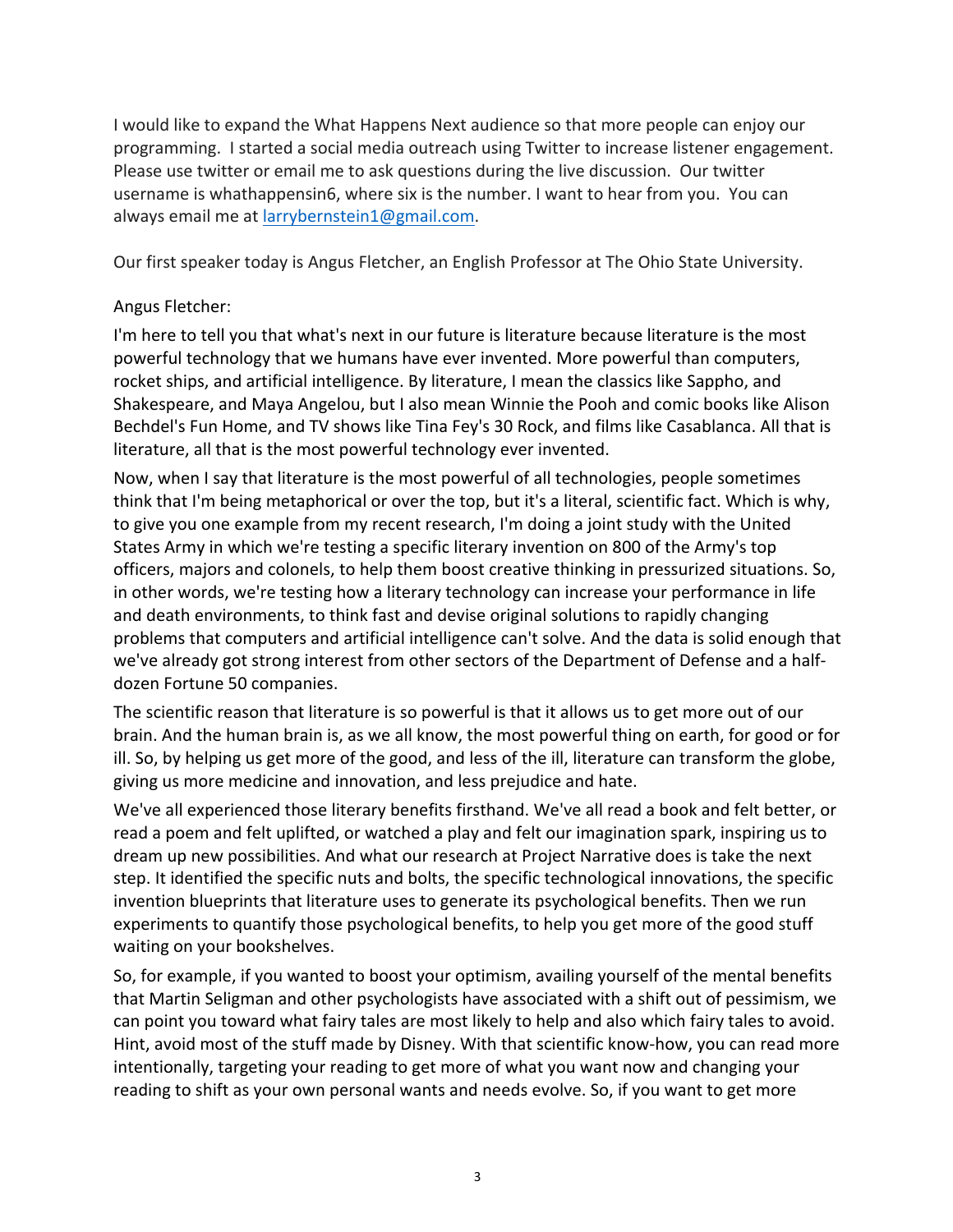creative, there's a technology from Shakespeare. If you want to help recover from trauma, there's a technology from ancient Greek tragedy. If you want to get over anger, there's a technology from the Hebrew Bible. If you want to become a better problem solver, there's a technology from Edgar Allan Poe. If you want personal growth, there's a technology from Maya Angelou. If you want more courage, or life purpose, or any of dozens of other psychological benefits, there are technologies for them too.

I'm able to do this work because I have dual training in neuroscience and literature, but I don't do my research alone. I do most of it in collaboration with neuroscientists, psychologists, and doctors. And that interdisciplinary focus is why our research has attracted interest outside of university literature departments, inside of hospitals, engineering labs, and as you might have seen at JP Morgan and McKinsey. But our research also has revolutionary consequences for the way that we teach literature at school.

A scientific approach to literature's technology can access more of the practical potential of the humanities. It can help undergraduate engineers invent more creative technologies and science PhDs imagine new experiments, and students of all kinds boost their mental wellbeing. But to do all this, we have to change the way that we teach literature in our schools. We have to stop telling students to interpret books and write argumentative essays. That is the same prescientific approach that was taken to literature in the Middle Ages and that is recycled today through institutions like the Common Core.

Instead, we need to bring psychology, and neuroscience, and medicine into literature classrooms, marrying cutting-edge lab research with classic novels, plays, and poetry. Empowering students from kindergarten to college to tap into the parts of literature that their brains intuitively respond to. The characters, the stories, the worlds, the emotions. Hopefully that sounds intriguing, even exciting, but because it's a radical change, I often get questions and skepticism. So, if you have concerns, I'd love to talk them through.

I'm not here to force science on anyone, but I believe that we have an opportunity in front of us to use science to unlock more of the power that's in our favorite books and films, to make a happier, mentally healthier, more resilient, more courageous, more joyful, and more creative future. The future, I hope, that's what's next.

#### Larry Bernstein:

Fabulous, Angus. I'm really interested in how it's going to change the teaching of literature in schools. In your book you have a chapter on Hamlet, for example, and so maybe I'll start with that because that was a play that I was taught in high school. How would you teach Hamlet that's different from the way that I was taught? What are your objectives and what sort of homework assignments or essay writing would I do differently in your paradigm?

# Angus Fletcher:

So, first of all, in my classrooms I don't assign Hamlet. Even though I'm an expert in Hamlet, even though I published a whole book on Hamlet, I don't assign Hamlet. And, in fact, I don't assign anything. I tell my students to bring in their favorite works of literature or whatever it is that they're reading, or in advanced classes I tell them to bring in literature from people they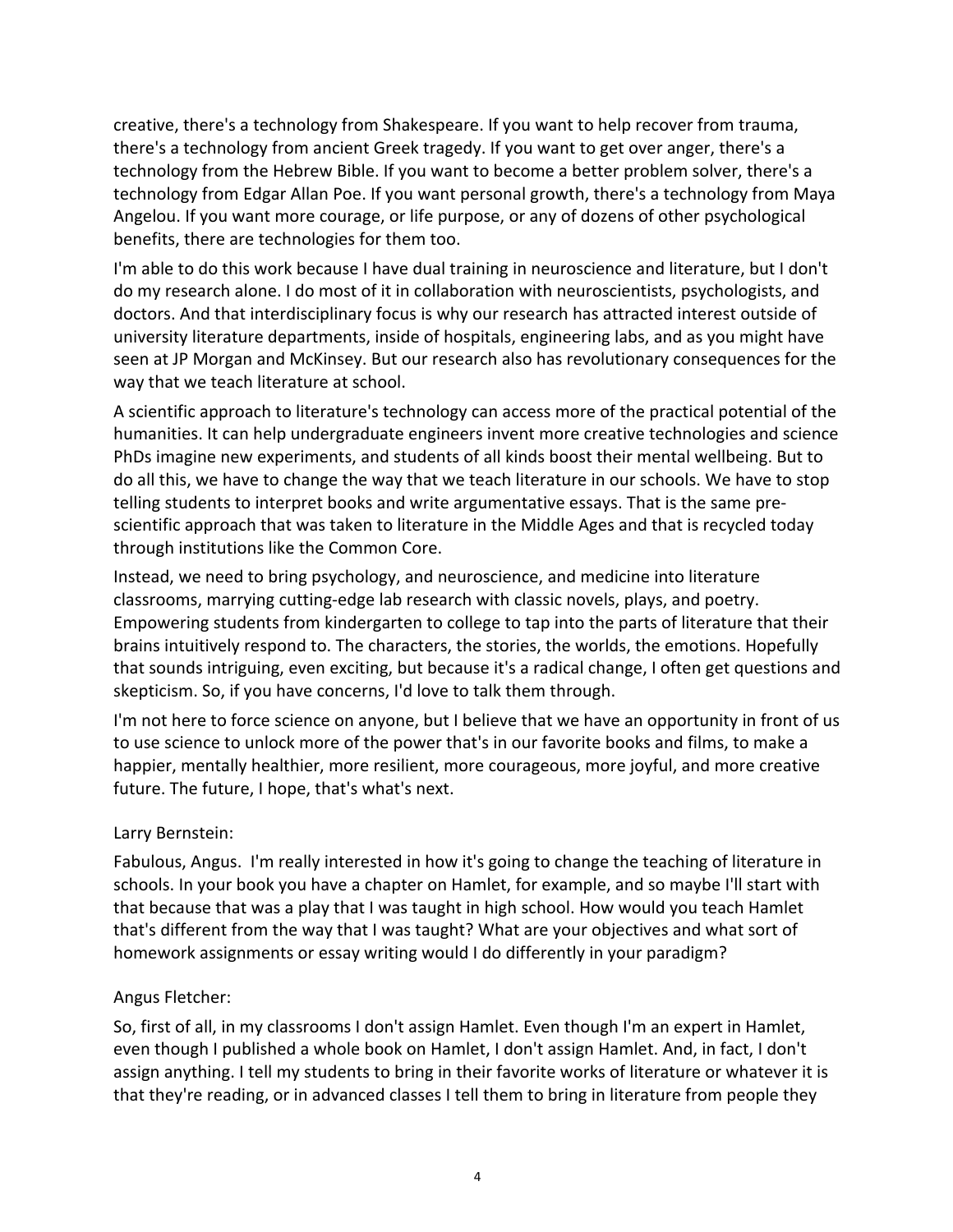admire, or like, or respect. To find a parent, or a mentor, or a hero of theirs and find what their favorite poem was and bring that in.

So, the whole point of the way that I would like to teach is to empower students to bring in their own readings, as opposed to assigned readings to students. Because I think, on a most fundamental level, the whole joy of literature and the whole emancipation of literature is being able to walk into a library and choose what to read. I mean, that primordial sense of possibility is the number one thing that literature gives us, the sense that we can create something new as opposed to being told something old.

And that idea of being told something old is, I think, what most of us get when we're in school. We get this book, it's an old book, and then we get this anxiety. We feel we have to interpret it or analyze it in a way that pleases our teachers, and it makes us conservative. So, first of all, I just want to get rid of all of that. If you wanted to read Hamlet, if you came to me and said, Angus, I love Hamlet, I want to read this. Then I would say, absolutely, let's read it together. But if you wanted to read something else, we would do that.

Then, whatever it is that you brought in, whether it's Hamlet or something else, the first thing is we would not read it for its themes. We would not spend a lot of time arguing about what it meant. That's the approach that was developed in the Middle Ages to read the Bible, where people just got into endless arguments. And you will notice that in modern literature departments, it's the same way. All people do is argue over the meanings of texts, and then everybody gets their own meaning, and then we spend a lot of time talking about ambiguity or whatever as a kind of high value of literary works. And that's just another way of saying that we're all having an argument that we can't resolve, and that's not helpful.

What is helpful is to start by identifying what your emotional response or your imaginative response is to a text. And that means bringing in all these questions that we're not allowed to talk about in school anymore. So, for example, what characters did you like? Why did you like those characters? Were you surprised by the story? Did you feel a sense of suspense? Did you feel fear, did you feel joy? Bringing in all those kinds of questions, that starts to allow us to process your brain's natural and normal psychological response to literature.

And then, finally, instead of having you write a paper in which you use supporting evidence, which is supposed to teach critical thinking, instead what we would do is we would have you write your own work of literature. We would have you write your own creative work. And we would, in that way, teach creative thinking. And by teaching creative thinking, what we would do is we would help empower you to leverage the imaginative potential of literature and carry it outside of a classroom to solve problems in your own life. Whether you're a scientist, or an engineer, or a doctor, or an artist, or a politician, or a business person, to leverage that creative potential in literature. So that instead of having an argument and writing a thesis and using evidence, you would instead be using your brain to create, to generate, and imitate the same force that went into the literary work to begin with.

#### Larry Bernstein:

That's very consistent with your screenwriting class. So, you would always have a screenplay like The Princess Bride. And then you would say, okay, look at how the author wrote this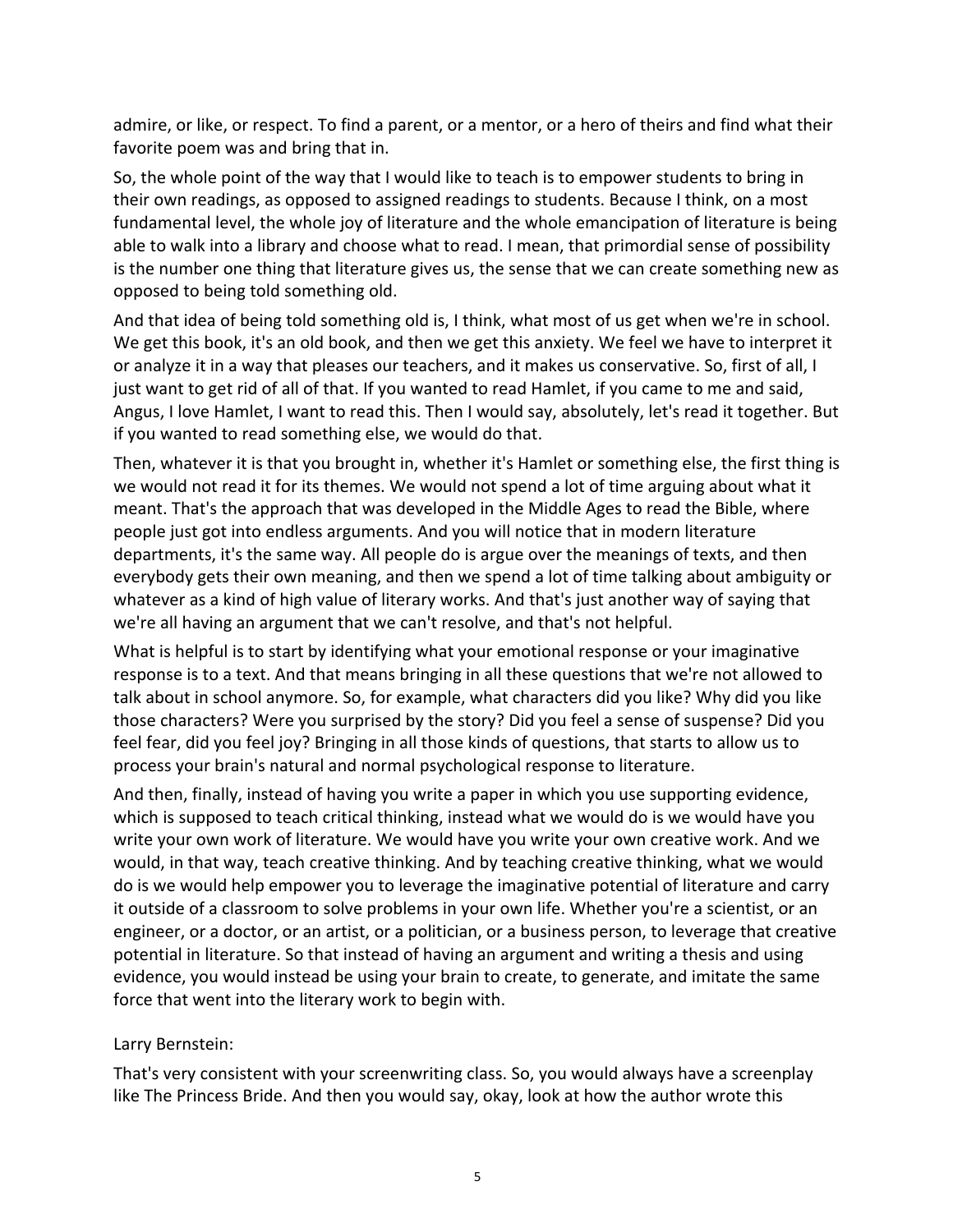screenplay to follow a certain structure. Why don't you, at home, try to write a TV pilot or write a screenplay that would focus on that approach. So, this idea of being a creative person is a consistent theme of yours.

#### Angus Fletcher:

Yeah. Well, one of the things that's kind of curious about my background is I started out in neuroscience. I did not start out in literature at all. I started out in neuroscience and I started out in neuroscience in a neuroscience lab. And what we thought in that lab, as everyone did at the time, was that the brain was basically like a computer. That it basically operated like artificial intelligence operates. And it just took in a lot of data, and it crunched that data, and then it came up with judgments. And the only time the brain misfired, we thought, is when it had emotion or something like that that came in and kind of corrupted its judgment and interfered with its decision making.

But the more you understand the brain and the more you understand the mechanics of the brain, the more you understand the brain does not work at all like a computer. It's not logical. It doesn't take on huge amounts of data, it doesn't do any of that. What's special about the brain is that it's creative. I mean, the human brain in enormously creative and it has a series of machine mechanisms inside it, built into it, that are not magic, that don't involve the soul or imagination, but are there that you can study in a nuts and bolts way that generate creativity. And so, the reason I left neuroscience and went to literature, to get my PhD in literature, was because I wanted to study creativity.

And I thought, literature is a great example. That's where creatives go. They go to create stories, they go to create art, I want to understand how that operates. And so, I was surprised, as I think many people are surprised when they get into literature classes, to realize that actually most of what you do in literature classes today is critical thinking, which is a species of logic, which is the same thing that a computer can do. And so, ever since I had those early classes, I've thought to myself, well, we need to turn this education around. We need to tap back into what it is that people respond to intuitively about literature, which is its creative force. And everyone, when you read a book or a story, the first thing you do is you enter into the character's perspective and you start imagining yourself as that character. And you start imagining, what would I do as this character?

And we've all had the experience as a child, when we read a book, which we entered into maybe a fantasy world or science fiction world or what have you, where we start imagining our self in that world. And we thought, where would I go in this world, and how would I journey in this world, and how would I do these things in this world? That's the immediate primordial power of literature.

And so, even though my background and my training, started out in neuroscience, ended with a PhD in literature, I've gradually transitioned over my career to teaching more and more MFA classes in creative writing and to working more and more in creative industries, like Hollywood, because I think that's ultimately what literature should be used for. And the fact that it's now used in classes to teach other things, like arguments, is to me very counterintuitive and not very scientific. And so, I would really like to see there be more emphasis on creative writing at a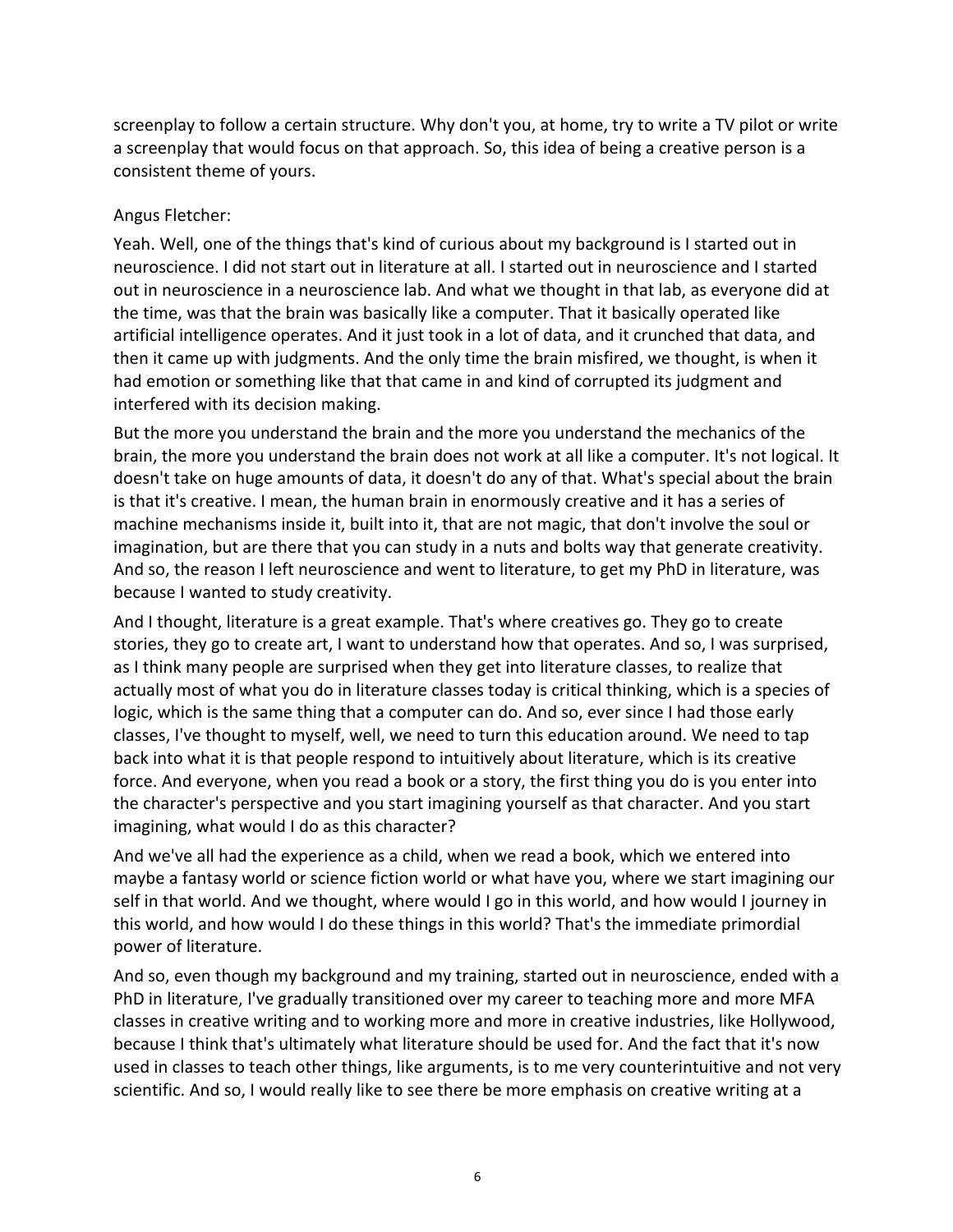young age in schools, and more of an emphasis on if you like a movie, write your own movie. If you like a poem, write your own poem.

And that, to me, I think is really how we learn from authors because, ultimately, do we go to Shakespeare to learn right and wrong? Do we go to Maya Angelou to learn right and wrong? Or do we go to them to learn how to write, how to create, how to think, how to imagine, how to develop characters, how to tell a story? I mean, that's what they're experts in. That's always been kind of the focus of my training and kind of my work. And I'm really glad you responded to the screenwriting class.

And that, I think, in general is something that most people respond to in education, is a feeling of being empowered to do something that they want to do. And I think what most of us most want to do is create.

# Larry Bernstein:

We had this education scholar, E.D. Hirsch, on our call a few months ago. I don't know if you know his work, but he focuses on the importance of content. He thinks that all American children should have a similar syllabus. And, therefore, we would be exposed to the same sort of work and, therefore, all Americans could have a collective conversation. He feels the same way about the French. The French would have their own literary works, and they should have their own conversation, and should be able to speak with each other. What he fears is that in many American classrooms we learn different books, different novels, different plays, and, therefore, it limits the conversation and undermines the learning experience on a national basis. He doesn't care so much about what the books are, he just wants there to be a lot of overlap.

What you're heading for is almost no overlap, everyone gets to decide on their own, even within the same classroom. How do you think about E.D. Hirsch's concern about a national conversation with all this academic freedom of choice?

# Angus Fletcher:

Well, I think that's a totally non-biological concern that he has, frankly. That's an ideological concern. So, I mean, humans, our brain evolved to function in diverse and shifting environments. And we have a lot of anxiety that is misplaced, that somehow being surrounded by a lot diversity and change is bad for us. It's healthy for us. Humans evolved as empathetic, curious creatures. We're very adaptive, we're very good at changing. And the more variety we have in our lives, the more stimulation we have in our lives, the happier we are.

What causes us to be unhappy is not a variety of stories. What causes us to be unhappy is economic fragility, or poverty, or a sense that our personal being could be damaged or harmed. So, we don't like instability or variety in a sense that I could wake up one morning and then find I was thrown out of my house, but we love the idea that we could turn on the TV and see something totally new. I mean, nothing is better in life than making a new friend, and then realizing that she knows something about the world that we don't know at all. And nothing is better in life than going on a journey or a vacation to a different part of the world.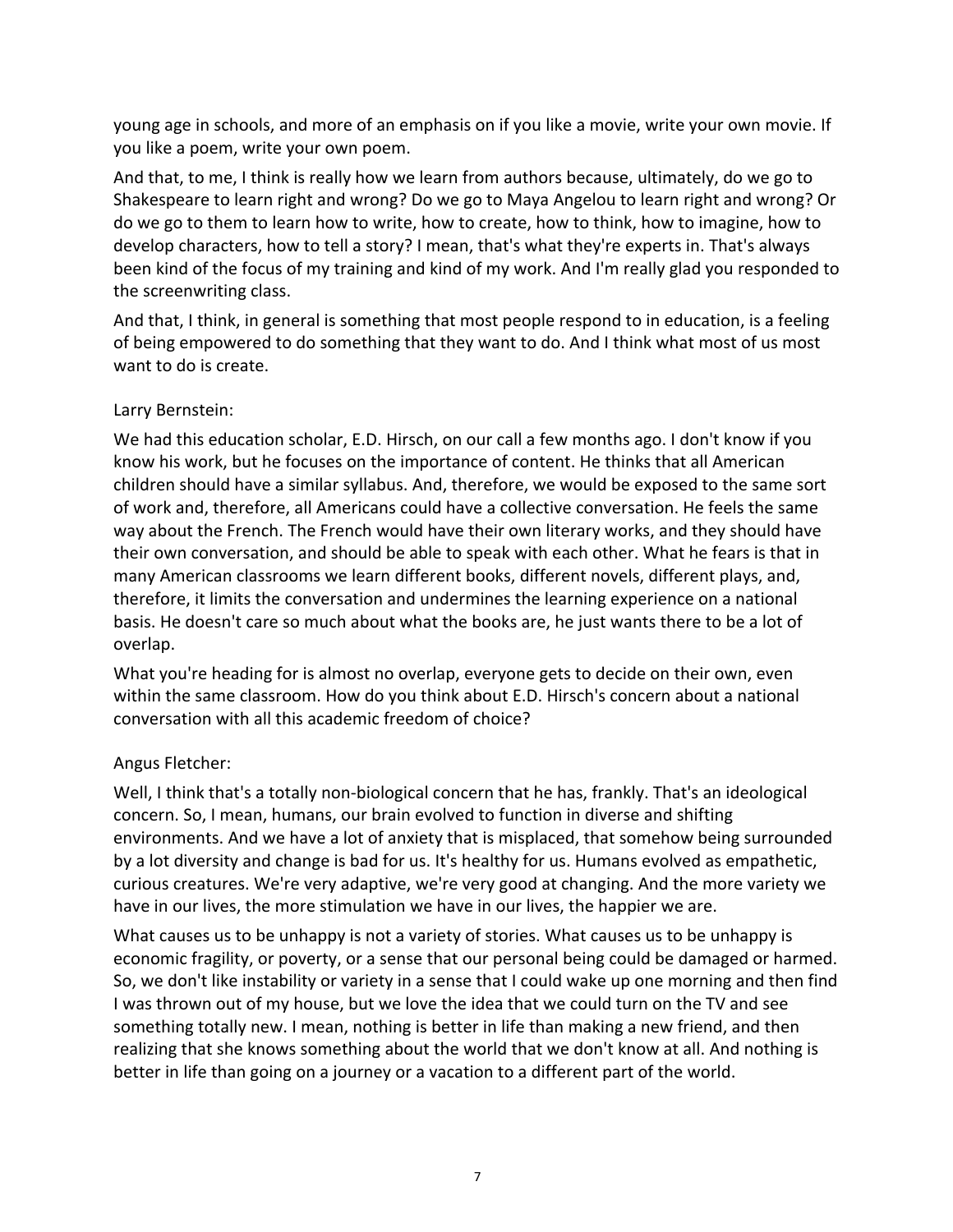So, if we could have more of that variety, that cultural variety in our lives, we would be much more emotionally happy. And that's the bounce we need, is emotional variety, intellectual variety, cultural variety, but economic stability, medical stability, so that our bodies and the kind of basic wellbeing and needs are taken care of in that way, and our minds are allowed to bloom, and flourish, and explore, and branch, and go in any direction we want.

So, I could not be further apart on that issue, but hopefully that's a kind of positive debate for the people who listen to this podcast to have among themselves.

### Larry Bernstein:

A couple weeks ago we had Aljean Harmetz, a Hollywood correspondent, who had written a book on the history of the making of the movie Casablanca. And in your Teaching Company course, you had a full segment on the screenplay Casablanca. A number of our listeners went out and re-watched or watched for the first time Casablanca in the last couple of weeks. So, I thought this would be a good way to sort of employ your techniques in the context of thinking about the structure and the making of the screenplay Casablanca.

### Angus Fletcher:

I should be honest and say that I, myself, had not watched that film until I was asked to do that Teaching Company course. And I kind of grew up in a kind of, and I was kind of trained in the kind of newer Hollywood, where everything was about color movies, and animation, and kind of fast, fast, fast. And first of all, just watching that movie was just a tremendous pleasure because, to me, it was such an uplifting and hopeful and joyous movie. I mean, even though it's a movie in black and white, it's a movie that touches the heart. And it's a movie that by the time you get to the end of it, you feel just a deep, powerful, hope. A deep, powerful sense that people can be redeemed and that the future can be better.

And so, I did with that film what I do with all my work, which is started out with a kind of scientific research. We worked with a large population of audiences to kind of talk and determine what their emotional responses were to the film, and we found out that my response was relatively consistent. In fact, really was consistent in the sense that most people who get to the end of that film feel a sense of emotional renewal and hope. And we then went into the technology of the film, in terms of what it was doing and how it was building that.

And the film takes a lot of technologies from 19th century romanticism. And in the romantic era, as people will know if they're a fan of poetry and painting from that era, the kind of core of the art is to reconnect us with our nature, with our inner nature, with what we were born as. And the idea being that what happens over time is that culture, and logic, and society, and all these kind of artificial things take over and alienate us from ourselves. And the more we become obsessed with the job that we have to do, or the more we get obsessed with the kind of machinery of society, the further we get away from our core self, which is our heart, which is our ability to love ourselves and love other people.

And what Casablanca does is it introduces you, in terms of its story world, into a world that has become that kind of heartless machine. That Nazi world, where this kind of relentless, artificial attempt to engineer a better society that is totally and fundamentally un-human, that kind of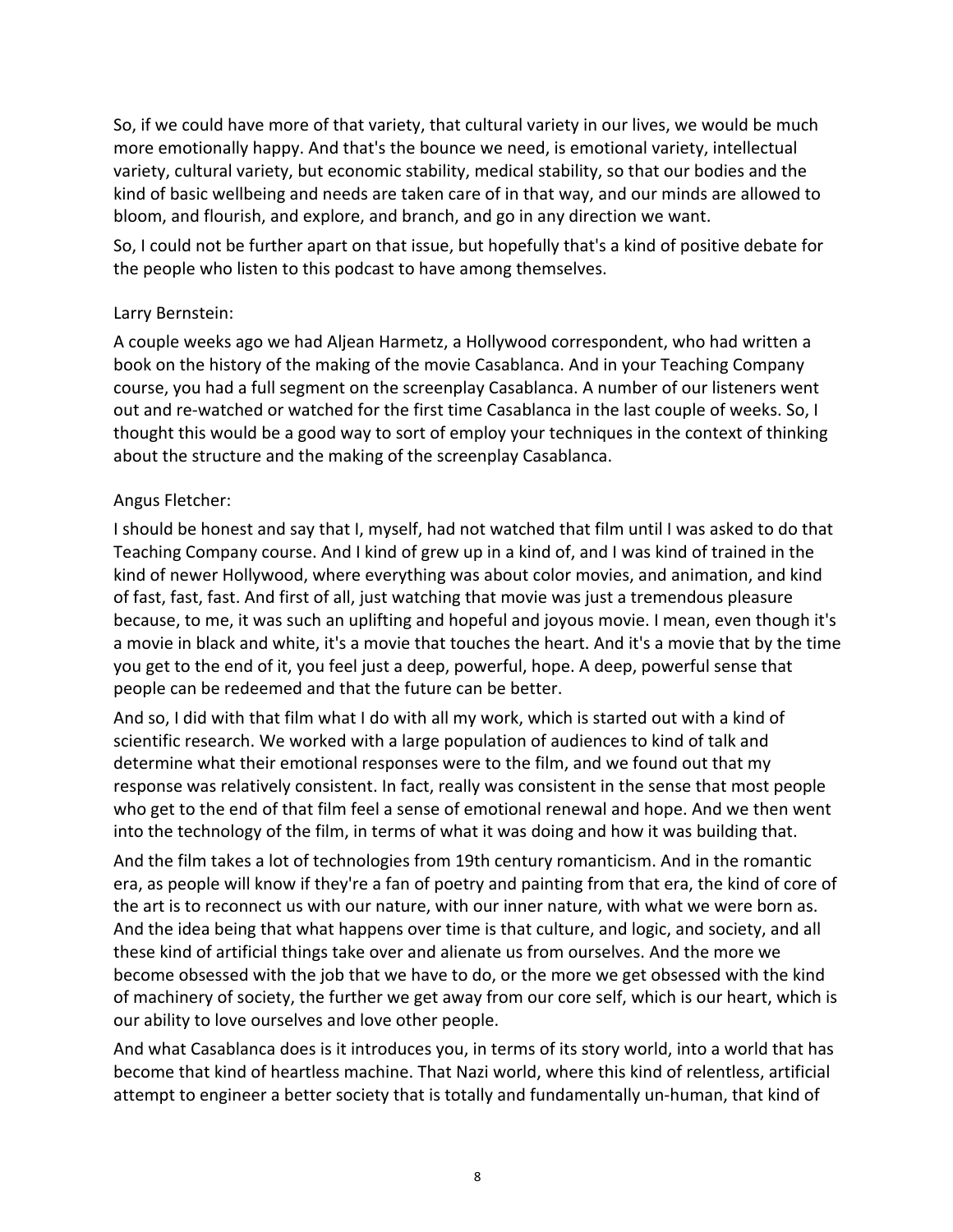makes sense to a certain kind of rationalist mind, but is just profoundly dismaying to all of us sentimentally and emotionally. And then it gives us a series of characters who are themselves alienated,

who feel that it's dangerous to feel and to care and to love. And then what it does, is having kind of put us in that place, it starts to unlock our hearts by looking back to the past. By looking back to Paris, by looking back to this moment where love was possible, where romance was possible. And it creates this ache in us to want to go back to that time, back to our earlier selves, back to our prior nature, back to who we were before the kind of world took over, before this kind of machine took over and alienated us from ourselves. And then that kind of locked state of emotion of aching, of wanting, of desire to go back to the past is held onto by the movie. It's a remarkably static movie in terms of its storytelling and its plot.

That's why a lot of audiences now find it slow. But what it's doing is it's putting you in this state of kind of compressed, wanting to feel without actually being able to feel. And then in the last 15 minutes or so of the movie, all of a sudden everything happens, the past returns to the present, the heart opens and unlocks, and you can just feel again. And it's that moment of feeling of your heart unlocking, of your heart unfreezing, that creates that sense of joy and enthusiasm and happiness that is kind of locked down at the end with that kind of final line and that kind of opening up of a new future.

So hopefully when people watched Casablanca, that's what they felt. Hopefully they felt this sense of renewal, hopefully they felt this sense of tension as they were watching it and wanting to care and wanting to hope but being unable to because everything was kind of locked in place. And then all of a sudden, the moment of release. And that's the kind of way that literature in general works. This literature is this technology for activating different parts of our heart, our emotions, different parts of our psychology, and then kind of shifting them around and moving them around to generate these powerful responses. Which in the case of Casablanca is a renewal of hope, in a sense that things can be better again.

# Larry Bernstein:

Yeah, I love the movie. And one of the interesting aspects in terms of character development, what we don't see is a lot of character development for Victor Laszlo or Ilsa, but we do see character development for the Claude Rains and the Humphrey Bogart characters as they've completely shifted in what they care about and how they behave. How do you think about which characters develop and which ones don't, and is that important as you think about who the audience responds to in this film?

# Angus Fletcher:

I think to say that Rick develops is correct, but also what he develops, how he develops is he gets back to who he was before he became jaded and cynical. So that's an unusual kind of, I mean that's like getting back to our true selves. I mean, that's like if any of us have ever had that experience of getting into a job or getting into a stage in our life and we start to lose our way. And we become disenchanted and we start to drift, that's where he is. And so really his character development is getting back to who he was. And at the time that that movie was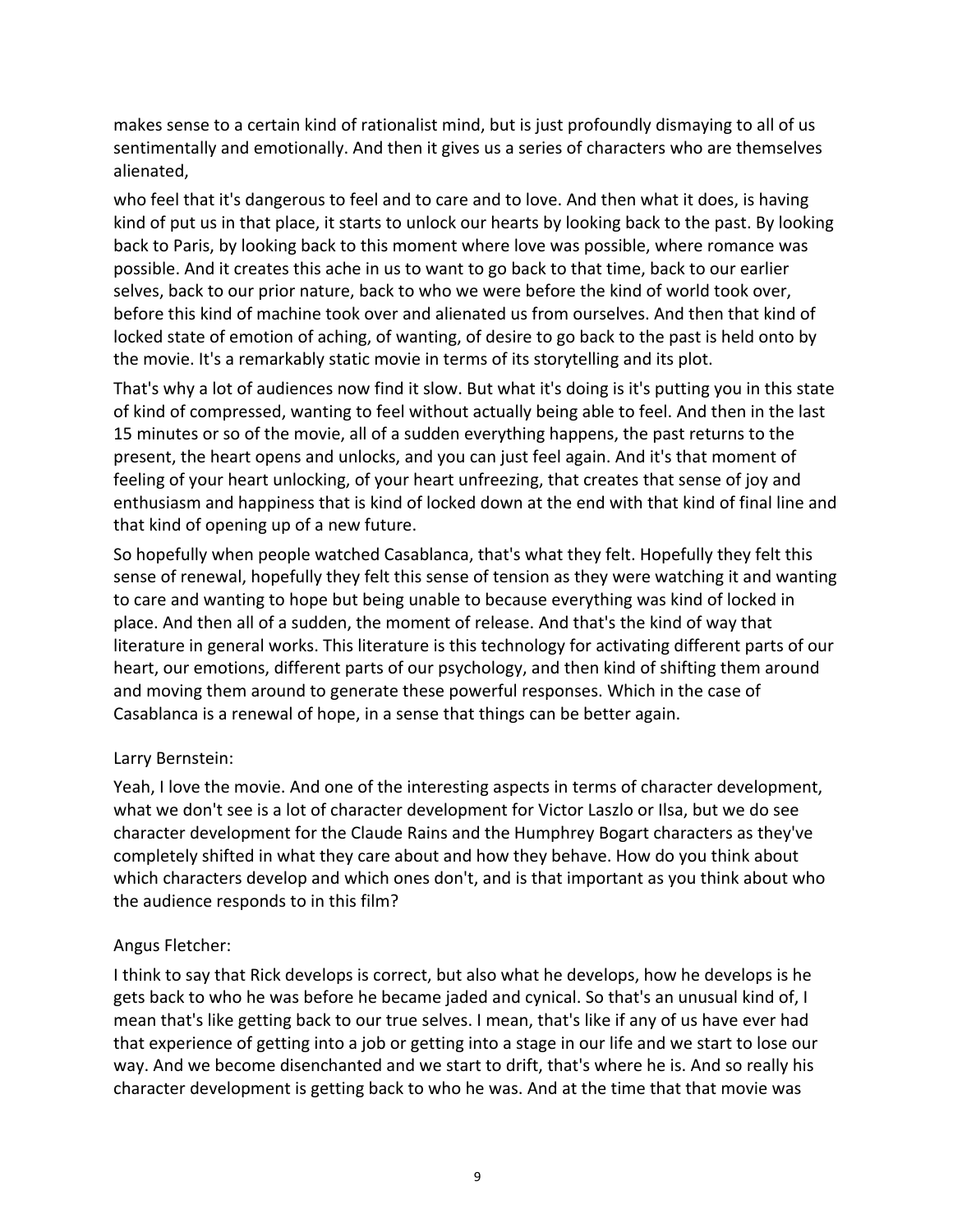made, I mean, and I think a lot of times now, people looked around and said, "How have we got here? What are we doing with our world?"

I mean, this is not human. This world we built is not human, and why do we keep running forward in this direction that is hurting us? And I think what's remarkable about what those characters do is they have the bravery to let go of that and go back to who they were. And I think that's why the movie is both powerful, but also plausible. Because all of us have that inside us to go back, all of us can go back to being who we were. All of us can kind of give up the kind of artificial stuff that we've kind of put into our lives. And the things that we're chasing, because we think that somehow that's going to bring happiness and go back to who we were when we were younger and were better people. And I think that's courageous, but it's in us, and to me that's the power of the movie.

And as far as the characters who don't change, I mean, I think to a certain extent when we're talking about Ilsa part of the reason she doesn't change is because she's already kind of whole to begin with. She's always a character who we admire from the beginning and has always kind of held out certainly in the kind of romantic story structure as who we were and the person who, when our heart was truest, we were with her. So I think that's why she doesn't change, because she doesn't need to is because she is the heart.

#### Larry Bernstein:

Do you feel like there's a universality to that story world? I mean, it came out when the Nazis were basically running Casablanca and then United States invades it around that time. Casablanca wins best picture in 1943, but it becomes one of the most watched films of all time in the decades and even to the current day. What is it about Casablanca that makes it both universal and timeless?

#### Angus Fletcher:

So I don't think it is universal or timeless, I'm just going to be honest about that because I'm a biologist, I don't think anything is universal or timeless. I mean, I think the dinosaurs made the mistake of thinking that they were universal and timeless. And I think if we humans make that mistake we're gone. But I do think that it has enormous power for a lot of people and is going to continue to have a lot of power for a lot of people. Because what it's pointing to is the nightmare that we've created in the modern world. I mean basically, the modern world is a machine that has gotten away from all of us. I think that's why people tap into it, is because people want to feel, and people want to believe that there's a way out of this prison we've created with empires and kind of these sort of large industrial corporations that have kind of taken over our lives. And they've kind of marginalized us in this kind of huge rat race.

And I think that resonates very powerfully for people and particularly after the second world war, because I mean the whole crisis that the world got into at that point was this idea, this kind of idea, that we were going to build these better societies by imposing them on people. That communism was going to impose a better society or that fascism was going to impose a better society. And I think people just realized, actually, I want to just... I don't want to be kind of thrust into this man-made nightmare. I actually want to kind of return to a simpler state of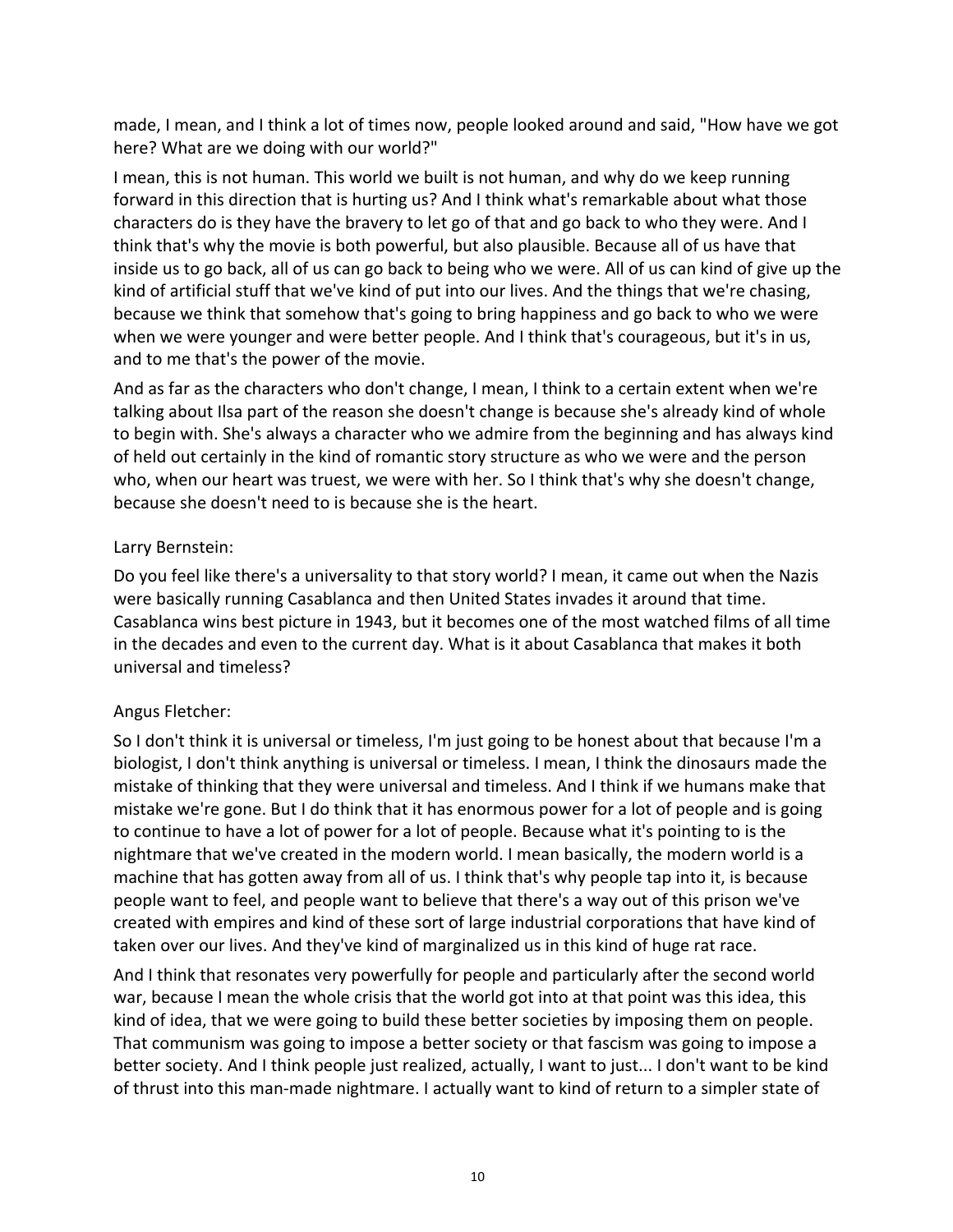joy and happiness and hope and friendship, which is what really the end of the movie is about. So the answer I would give is that, yeah.

### Larry Bernstein:

My final question for you is your comment about Disney films being exactly the opposite of what you want. Needless to say, like many parents, I indulged my children with endless supplies of Disney movies. Sometimes watching over and over again, Beauty and the Beast, the Lion King, almost with continuous showings. We did have the Wizard of Oz also in that loop. What is it about the Disney films that you found counterproductive in terms of creativity and human development?

### Angus Fletcher:

If audiences want more of this, I just, Malcolm Gladwell has written about me on this, and I'm on his podcast in the future on this. But basically this was a very surprising research result to me, because I got together with Marty Seligman and we wanted to look at literature that created optimism. And our instinct was, well optimism is created by fairytales and Disney fairytales are so popular they must be an enormous source of optimism. And it turns out that actually when people watch Disney fairytales the same thing happens, which is that they feel better in the short term and then in the long run they start to feel worse about themselves. And the reason for that is it's very simply that in Disney fairytales, virtue is always rewarded. So good things always happen to good characters and bad things always happen to bad characters.

And that seems like that makes a lot of sense. You'd think you'd want to watch, you'd want your kids to watch movies where bad things happen to bad people and good things happen to good people. But it turns out that when you're depressed or you're feeling down about yourself, what that says to your brain is if I'm feeling sad right now, and bad things happen to bad people, there must be a reason why I'm feeling sad. And that must be that I'm bad, I must be being punished for being bad. And if I'm a bad person, I'm going to get worse and worse and worse and worse. So we just see that these Disney movies actually lead to catastrophizing and sadness. And actually what makes people happier is movies like Up, Pixar's Up, or Willy Wonka and the Chocolate Factory, movies that are about kind of random serendipity. That's what really helps people get their hope back, because hope involves something good coming from something bad with no reason whatsoever. And Disney movies are just far too logical to allow for that human optimism.

# Larry Bernstein:

All right, Angus, thank you so much. We're going to go onto our second speaker, Philippe Aghion. You're going to be talking about your new book, The Power of Creative Destruction: Economic Upheaval and the Wealth of Nations. Philippe, tell us about creative destruction.

#### Philippe Aghion:

Creative destruction is a process whereby new innovations replace old technologies, whereby continuously new innovations make old technologies obsolete. For example, the steam engine replacing carts on wheels, electricity replacing steam engine, robots replacing Fordian assembly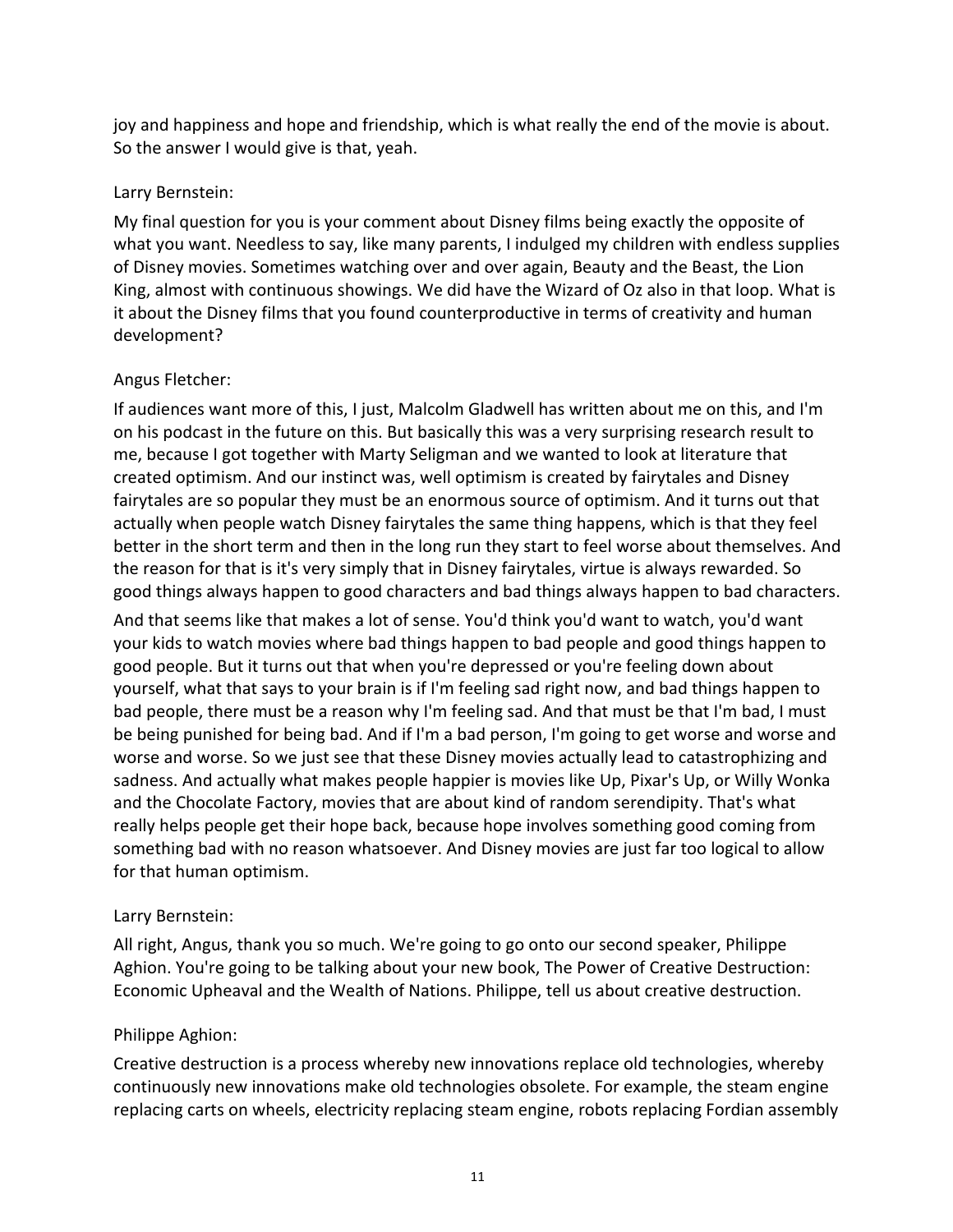lines, this is all about creative destruction. The history of growth is all about creative destruction. Now the problem, creative destruction involves a contradiction. On the one hand, you want innovation rents to encourage innovation. We innovate because we pursue rents, we get rents when you innovate. But on the other hand, yesterday's innovators will be tempted to use their rents to prevent subsequent innovations, because they don't want to be subject to creative destruction. And you see regulating capitalism, it's all about how to manage this contradiction. On the one hand, you give rents, you need rents, but you must make sure they are not used to prevent subsequent innovation.

Schumpeter himself was pessimistic about the future of capitalism, because he thought that the first innovators would tell me to conglomerate that would prevent subsequent innovations. We are in this book instead, we are optimistic, but it's an optimism of the wheel. And we explain how we can avail Schumpeter's pessimistic prediction. What we do in this book is to use the lens of creative destruction to do three main things. First, to solve historical enigmas about growth, second, to question some common wisdoms, some wrong policy advice, and three, guidelines to rethink capitalism. So let me talk briefly about the three. What enigma is the secret of stagnation? Since the early 2000's productivity growth in U.S. has declined, in spite of the IT revolution and the AI revolution. Why with these revolutions that should boost growth, do you see growth declining?

And we explained in the book that in fact what happened is that the IT way, you have big firms that develop through merger and acquisition. First when they develop growth went up, and that's what you see in the U.S. between 1995 and 2005, growth goes up. But then when these firms begin, they discouraged growth and innovation by other firms. But there is a way out that's Schumpeter pessimism. There is a way out, it's competition for you, so Biden yesterday taking steps to improve competition in the U.S., and that's exactly what you need to do to reverse and to deal with the secular stagnation problem.

So that's the first kind of thing we do in the book, to deal with enigma, any possibility of the enigma of secular stagnations. The second thing we do is to question some wrong policy ideas. First, one of them is to tax robots. There is the view that robots eliminates jobs, and because it eliminates jobs the way to solve that problem is to tax robots. But we explain in the book that firms that automate and robotize, in fact, they create employment.

Why? Because it might be true that some jobs, some manpower is replaced by machines. But in fact, the firms that automate, they become more productive. Because they become more productive they can lower their price, so they can expand their market. And because they expand their markets, there is more demand for their product and therefore they can demand more employment. And that productivity effect more than counteracts the substitution effects of manpower by machines. So taxing robots would be counterproductive because you would prevent those firms from innovating, from becoming more productive and at the end of the day from creating jobs.

The third thing the book does is to rethink capitalism. You see, what we explained in the book is that the U.S. Is a fantastic ecosystem for innovation. We saw that with the vaccine, the best vaccines came from the U.S., Because they have the whole ecosystem for vaccine. They have the top Pharma firms, they have the NSF, the NIH. They have venture capital, they have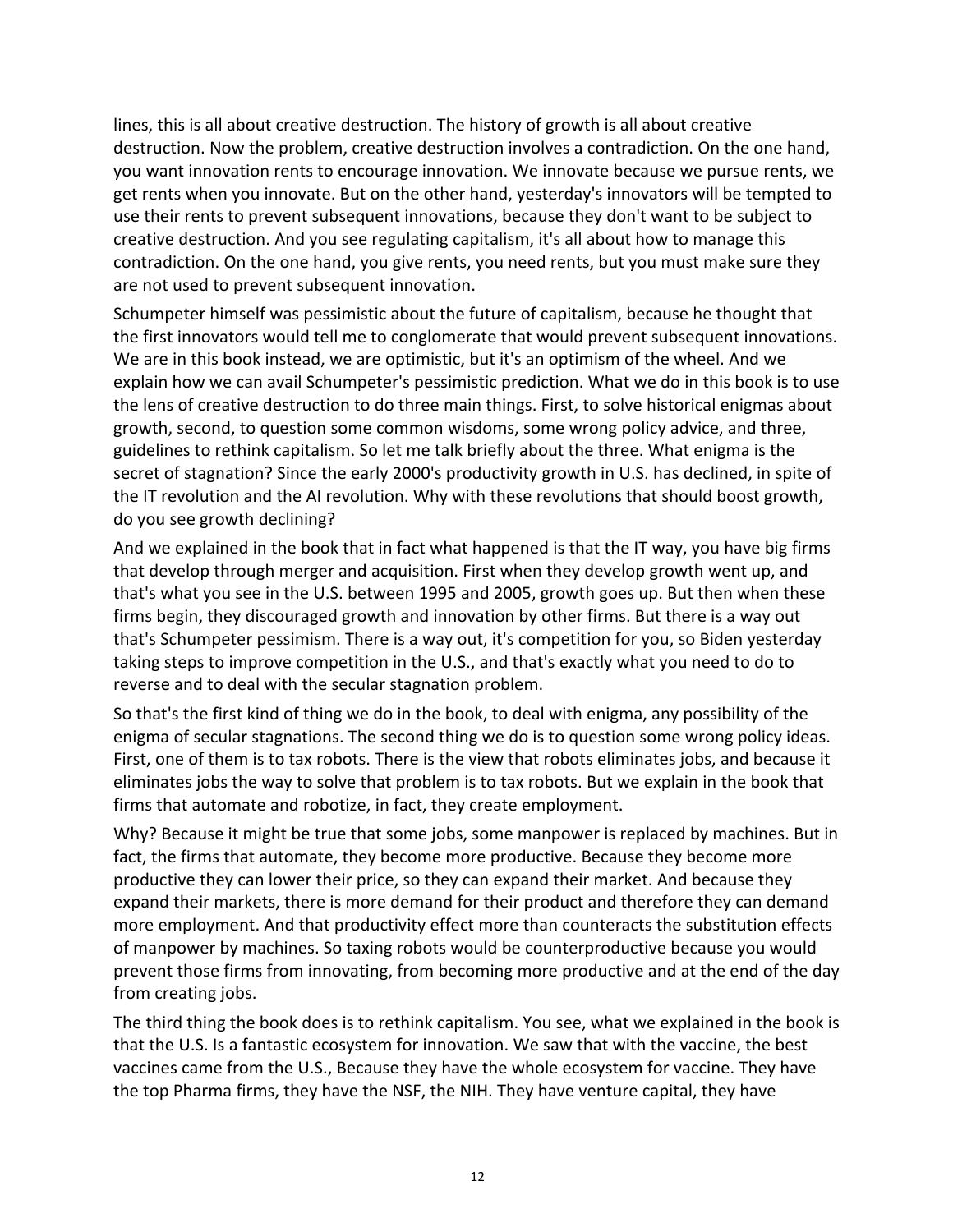institutional investors, and the whole ecosystem of innovation is fantastic. Nobody does nearly as well as the U.S. When it comes to innovation. But on protection, the U.S. is not good. When you lose your job in the U.S. and you are white or Hispanic, middle-aged, you go through a lot of stress. That's why you observe the increase in mortality of middle aged, white, non-Hispanic men.

Whereas in Denmark, it's much more protected. When you lose your job in Denmark, no negative effects on your health at all because they created a system that really ensures you. When you lose a job, you get very generous supplemental insurance, and the state helps you find a new job and retrain. And so now the challenge is to construct the capitalism that would be as innovative as the U.S. capitalism and as protective and inclusive as the Danish or Scandinavian capitalism. Some people believe that if you choose to be innovative, you need not to not be productive. You see that not being protected in the U.S. is the price to pay for the U.S. to be innovative, and I don't believe so.

For example, I mentioned the secular stagnation and the need for more competition to help creative destruction and growth resuming the U.S. Well, if you put more competition in the U.S., it will not only spur creative destruction and growth, but it will make growth more inclusive because you can have new entrants, new people can come in. So you can see that first during competition in the U.S. will make capitalism in the U.S. both more innovative and more inclusive.

Another example is education. We show in the book that the probability of inventing depends on your parents and income. Why? Because it depends on your parents' education. If you invest massively in good quality education, you will make the economy much more innovative, many more people can become innovators. But you will also make growth more inclusive. We have many lost Einsteins in the U.S. of people who are very smart but they are born to poor families, whose parents did not give them the education and the aspiration. And making up with a good education system would make the economy more inclusive, but also much more innovative. And at the end of the day, to avert some better specialism that innovators would turn into conglomerates that would hinder innovation. You need a triangle, what we call the magic triangle.

The magic triangle is first, you need first to innovate. You need the state to regulate firms, for example, to impose more competition or greener innovation. But you need also civil society, because if you don't have civil society, there is very much the tendency for incumbent firms to collude with the states. And to prevent that collusion, or to minimize the scope for collusion between existing enterprises, incumbent enterprises, and the state, you need the civil society, the media, the unions. To check on the voters, to check on the state, to make sure that the state is not in the hands of incumbent firms, and therefore, creative destruction can continue. And that's what we believe this triangle is the response to Schumpeter's specialism and it's also the key for making creative destruction produce more inclusive and greener growth.

Larry Bernstein: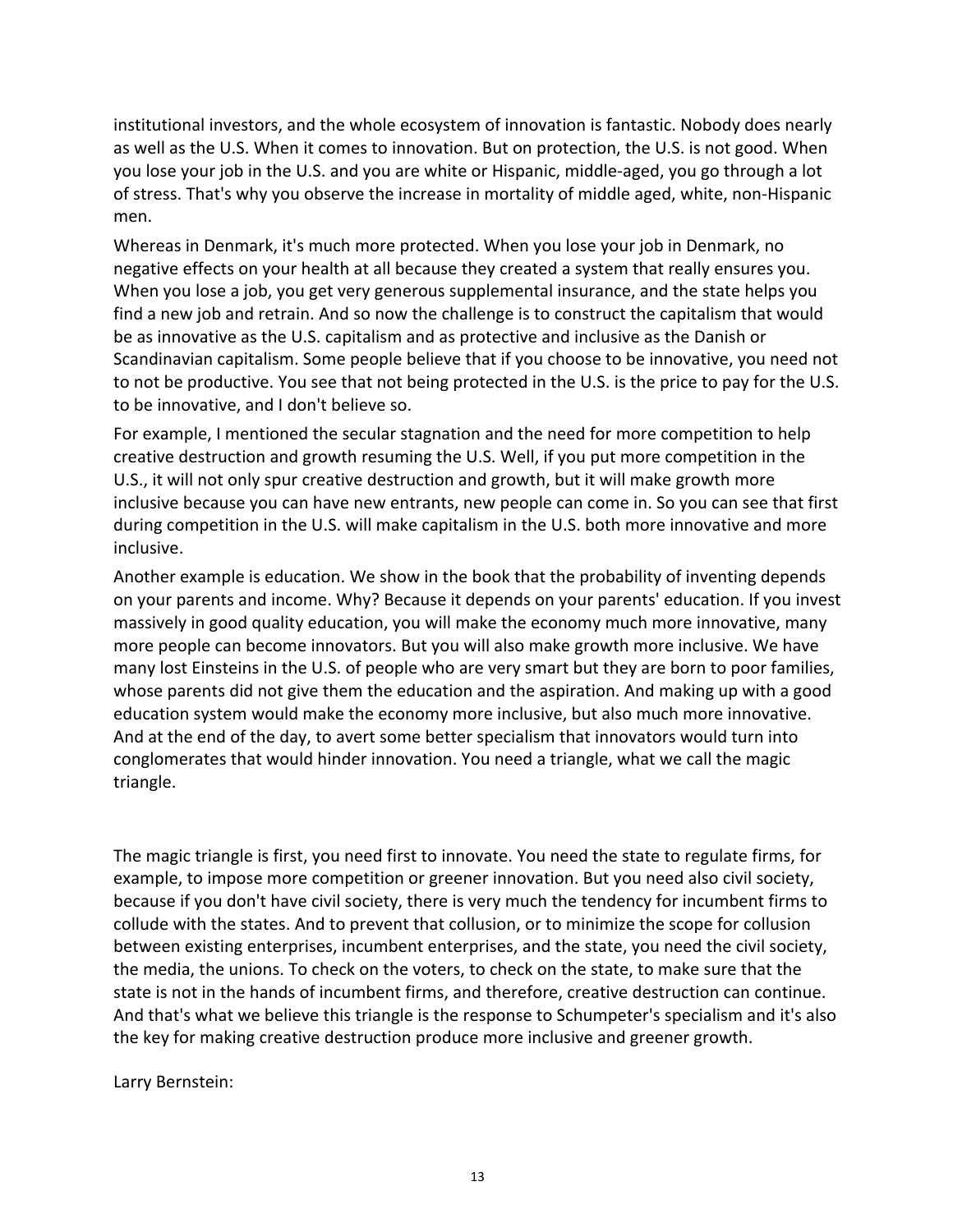You mentioned Biden's increased steps to encourage competition. He made an executive order yesterday that was unbelievably broad and covered many industries. But in particular, he wanted to throw his hat in the ring to support Lana Khan at the FTC and Wu, also, who's working on pro-competitive behavior. In the last few weeks on the show, we've been focusing on Amazon as an example of an innovative firm, but also that is facing increased scrutiny by the state. Let's take a look at that.

The speaker we had most recently on Amazon was the author, Brad stone, who wrote the Everyday Store, and he also wrote Amazon Unbound. And he focused ironically on how innovative Amazon was, and what the FTC, Lina Khan, who runs the FTC now, she's very opposed to Amazon. And one of the things that she wants to do is to prevent Amazon from selling its own products, its own manufactured or its own products on its website. Amazon can only be used to sell third-party, which is different than every other store that also sells its own products. How do you feel about Amazon as an example of our biggest upstart, probably our largest employer? Is it a problem, has it already passed the baton as being yesterday's innovator, trying to undermine future innovation, or is this an example of a firm that's still innovating and the government, if anything, is going to prevent further innovation by its regulation?

### Philippe Aghion:

We can see that in the data, is that these firms like Amazon, Google, Facebook, they were big innovators and they contributed a lot to the growth that came from the IQ revolution. So they had a period where they were really boosting growth in the U.S. But then what happened is that they were allowed to do merger and acquisition to acquire a new sector of a new product line freely. And the problem is that then they stifled subsequent innovation and entry. And we know that small firms tend to do more radical innovation than existing firm.

The problem is that you see competition policy needs to be adapted to the digital era. It's very important when you decide whether or not to allow for a new merger, not only to look at market definition and market share, but also to look at whether this merger will encourage subsequent entry and subsequent innovation. And that's what needs to be changed, and that's why competition policy needs to be deployed. We need to rethink and redesign competition policy in the digital era.

# Larry Bernstein:

If they were going to limit Amazon's ability to sell, let's say shirts or pants that they manufacturer or produce under the Amazon name on the website. Now let's imagine that Amazon got into pants or shirt business, not by an acquisition of a manufacturer, but they did it themselves. They got into the shirt business, but they got their own designers, they got their own plants, maybe they got third party deals with these plants, we're going to build this stuff. Are you troubled by that, or is it only in the acquisition of third-party manufacturers that gets you going?

Philippe Aghion: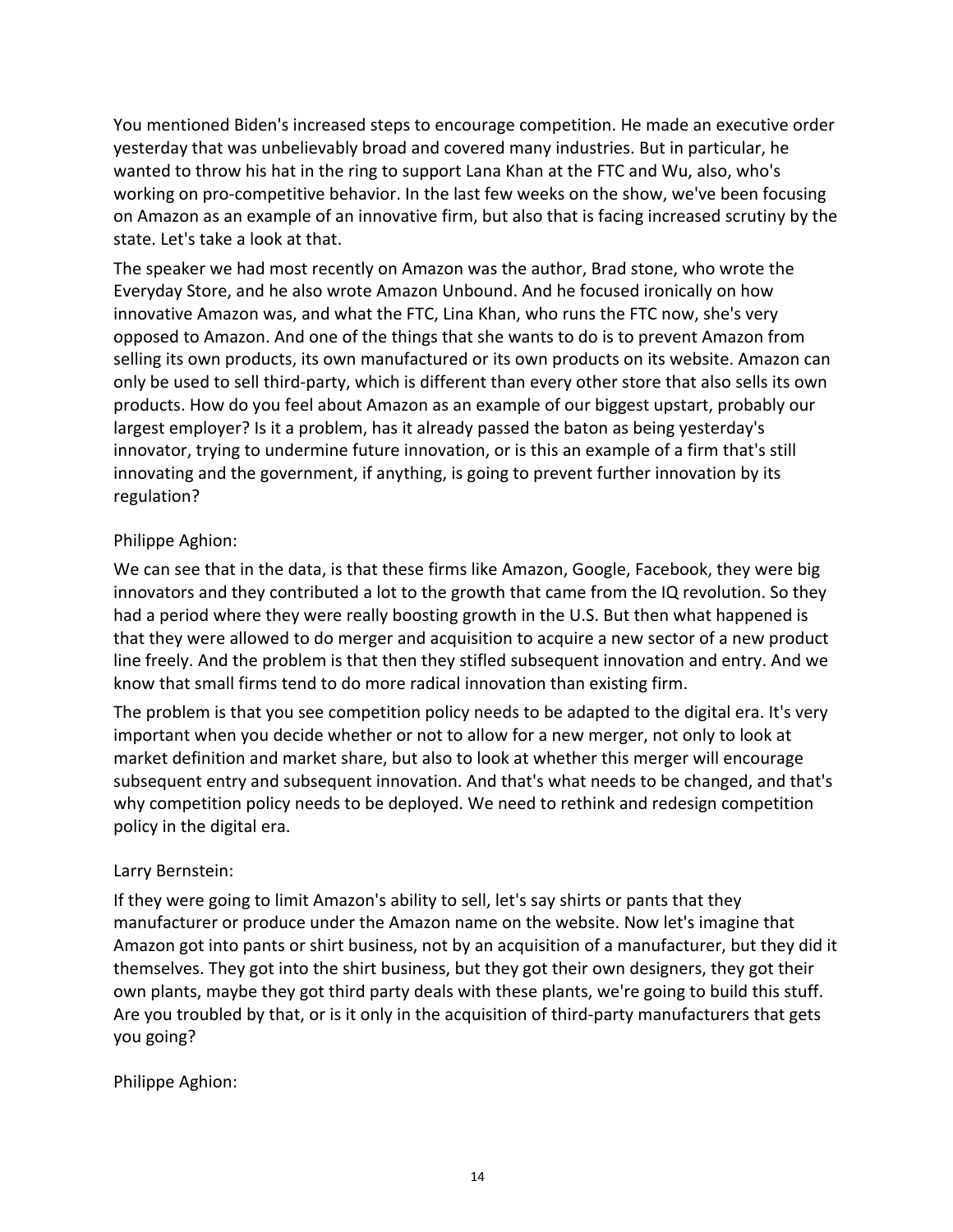We see that the acquisition tends to eventually undermine innovation. I think there is also a problem in having a firm, having a span of control, which is too big. I think at some moment it may be counterproductive. So it might be that you are less innovative or creative when you control many lines. So well, that's where it has to be judged in each case, so each acquire or you enter in a new activity, will that stifle entry and innovation. Because you see, you can also cross subsidize, when you have a large firm that gets into a new activity, you actually can cross subsidize the line and practice dumping to discourage other entrants. We don't have this flexibility of the cost of digitization across the various activity, so that's why you have to be careful. I'm not a specialist of competition policy, but I can see the problem of allowing without any limits, large firms to enter any kind of new sector unboundedly. Because then it creates unfair competition vis-a-vis the rest.

#### Larry Bernstein:

Let me give you a different example, and I don't mean to harp too much on Amazon. But one of the things that Brad Stone had to say was what Amazon does spectacularly well is logistics, both warehouse and distribution. And they went to the post office, they went to UPS and they went to FedEx, and they asked, they said, "Look, we want to do this next day or two day delivery. And we want to work holidays and we want to work weekends." And they went to UPS and FedEx and they said, "Look, we're a union shop, and our people don't work on the weekends and we can't get them to work." And so Amazon said, well, you're forcing us to get into the last mile logistics business with all these Amazon trucks and people. And they use third parties to help them in that process. Then they had to literally develop a logistics system themselves. Now they're offering that logistics system, that new logistics system, out to third parties.

So for example, we had another co speaker on our show who mentioned that the GNC vitamin business, that GNC just called up Amazon and said, will you take care of all of our logistics. How do you feel when Amazon goes into the logistics business and delivers that last mile? Do you think that that also undermines competition, or is this an example of the opposite, where it's innovating logistics?

# Philippe Aghion:

It all depends. how it's achieved. To each extent they achieve it by, we know also that in Amazon you have problems of working conditions in Amazon. So that has been an issue raised. We also know that large companies benefited from not paying much taxes, you see from avoiding, from doing a lot of tax optimization. So it all depends how it's done. I don't want to say that Amazon did this, my answer is kind of general. So if it relies on escaping basic labor rules by doing multinational optimization, taking advantage of loopholes in fiscal and social systems abroad. If it's done through that way, then I am against. If it's legal competition, I'm always going to follow competition. So it has to be seen case by case, but it has, it's very important that the competition be legal. And that's what has to be analyzed, and also to look at this thing, will the takeover of the line or whatever, undermine innovation or not. So there's not easy to do, it's easier said than done, but we have to move in that direction.

#### Larry Bernstein: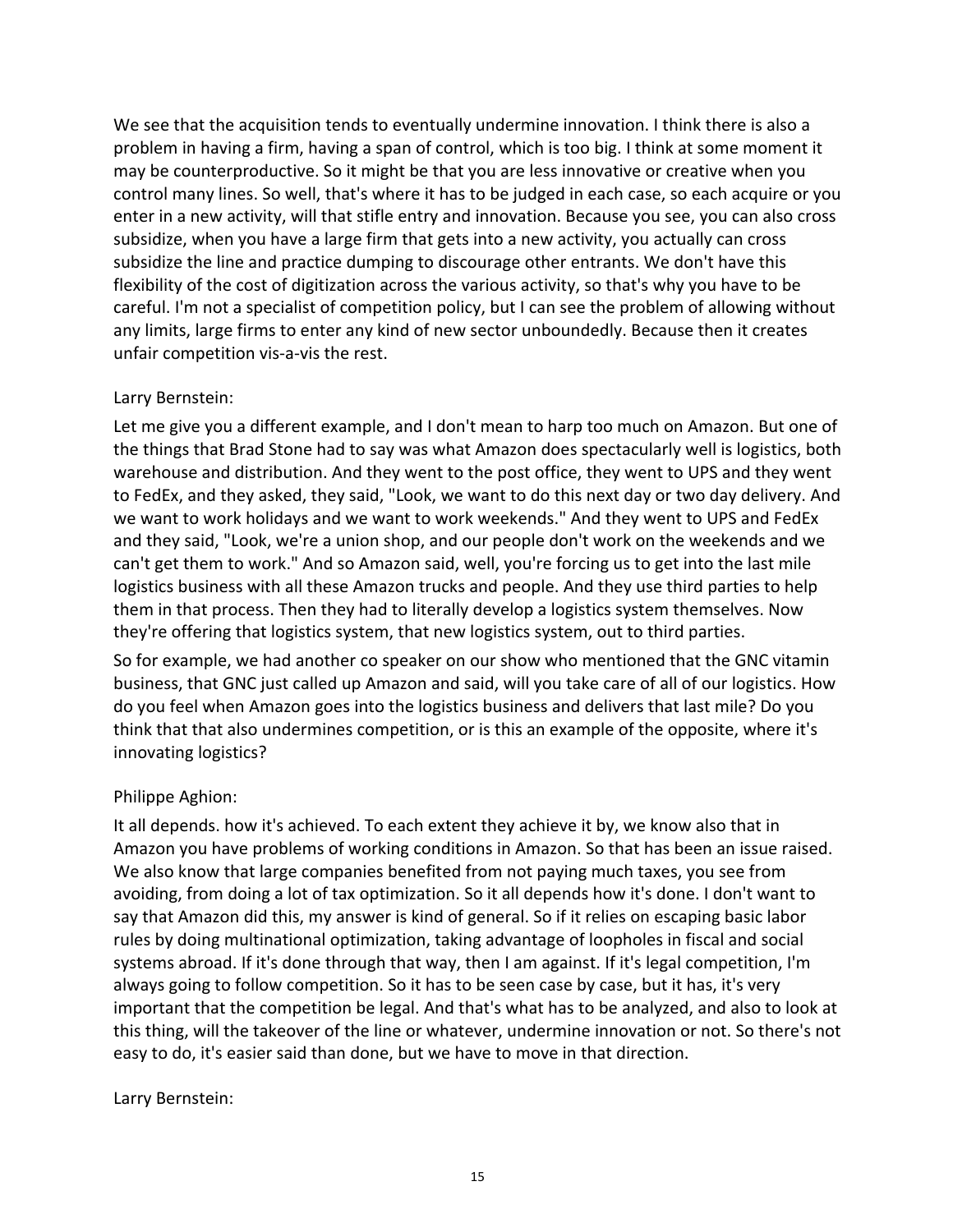We have a question from one of our audience members, Tony Calenda. Tony asked this question, how do you plan to retrain middle-aged workers who lose jobs, can we really teach them Python? It sounds good, but does it really work in practice?

### Philippe Aghion:

The retraining you're absolutely right. It depends a lot on having a good basic education. I think it's very important to invest in high quality basic education, because it's there that you learn to learn. You see what I mean. We at school, we don't only learn, we don't only acquire particular knowledge about things, we also learn to learn. And we learn not to be afraid of having to learn. And I think that's very important. I think Scandinavia works well, not only because they put a good system for retraining, but because that system hinges on the basic education system, which is inclusive and a very high quality. So I think you need to act on both. If you, with a very bad education system, you could have any system you want on the labor markets, it will not do the job. So you need both that then we know it will be easier to retrain.

but I believe very much in the retraining, but I believe very much also showing what I call good jobs. We have, firms have to be induced to provide good jobs, jobs, where you have on the job training, where you have senior prospects for improving your status. It's very interesting that more innovative firms in fact, tend to provide most new jobs to its non-educated workers.

### Larry Bernstein:

Angus. Can you join in this? You, you talked a little bit in your discussion about the role of innovation in education.

# Angus Fletcher:

I completely agree. I think first of all, what Philippe is talking about as education as a space in which to encourage openness and bravery towards innovation in general is absolutely true. That's one of the real values of a classroom space is things seem possible in a classroom, which don't seem possible when you go out in the real world.

So in the case of my students, a lot of times my students will go out and they'll have an internship. And in the internship they'll suddenly become scared because they'll be told by a boss, "oh, you can't do that." Or "we don't do that here" or whatever. Where as they come back in the classroom space. We say, why not? Why can't you do that? What do you need to empower you to do those things? So, first of all, just education itself has been a huge engine of innovation, I think is very important.

The other thing I would add as you probably heard from my earlier remarks is I think innovation itself needs to be innovated. And I think, you know, when we hear questions about, you know, can you teach a middle-aged man to code Python or what, or what have you, the first thing we have to do is, we have to say, how can education meet the needs of that person, not how can education force that person to do what it is that education wants them to do, you know not how can education force you as a middle-aged man to learn Python, but how can education invite you in, empower you, open you up, ask you, what do you want to learn? How can we retrain you?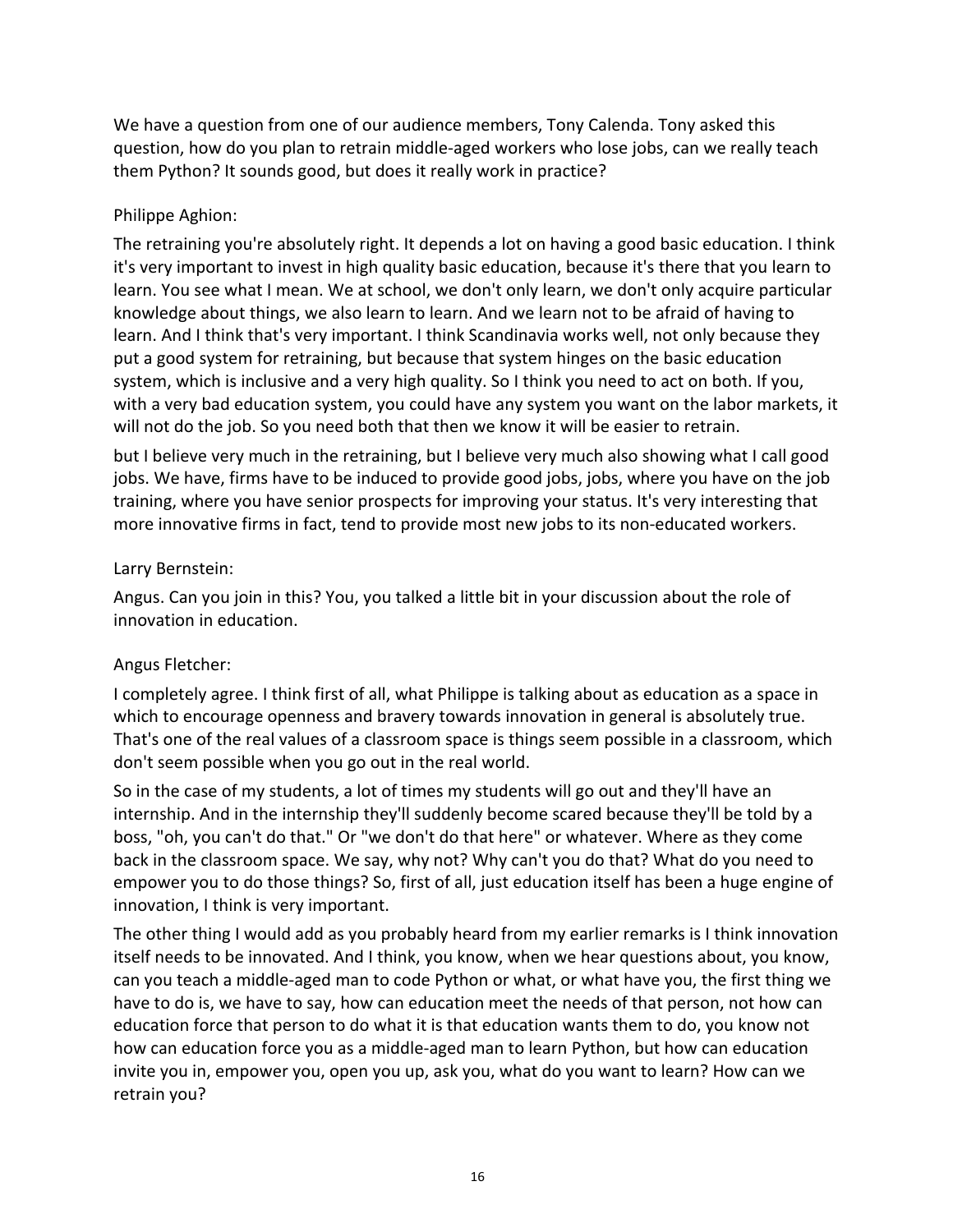So there's a kind of dynamic relationship so that instead of people feeling like they are compelled to be retrained like robots or widgets, they're empowered to join this kind of cycle of creative destruction. So they don't fear change the day they themselves open themselves up to change. And I think that's really what we can do more of in our, in our educational institutions and also what we can do more of to our educational institutions.

### Philippe Aghion:

I fully agree with that. I think education is a key input to innovation and innovation is a key input to education and that, so that totally intertwines, but education is very important you know, sorry, I thought there was a view that R & D is, would be the main thing to do. If you are in the, without an education, educational basis, your, the effectiveness of your R & D subsidy will be very low. So, you need, you need education for R &D effectiveness. But in education, you need to be innovative.

### Larry Bernstein:

You mentioned that the United States is a fantastic ecosystem for innovation and that you were not surprised that the COVID vaccines originated in the US and at an unprecedented rapid pace. The United States paved the way using a combination of government, the NIH, medical institutions, but also private firms. You are a professor at, in multiple different countries. You were just a visiting professor at Harvard, a professor in France, and in London. You are our global guy.

I'm in the finance business, I've been in finance my whole career. I worked at Salomon Brothers and from time to time, I've had the opportunity to work with French banks. And I got to tell you nothing is more unproductive than dealing with them.

It's just extraordinary.

Philippe Aghion:

I know, I know.

Larry Bernstein: now I, I don't mean to beat up, but I.

Philippe Aghion:

No! No! No! But you are right.

#### Larry Bernstein:

I have not dealt with French engineering firms or other French industries. My experience with French banks is terrible. Douglas North talked about the role of institutions in economic growth. What is it about French institutions that undermine innovation and what is it about American institutions that encourage innovation?

Philippe Aghion: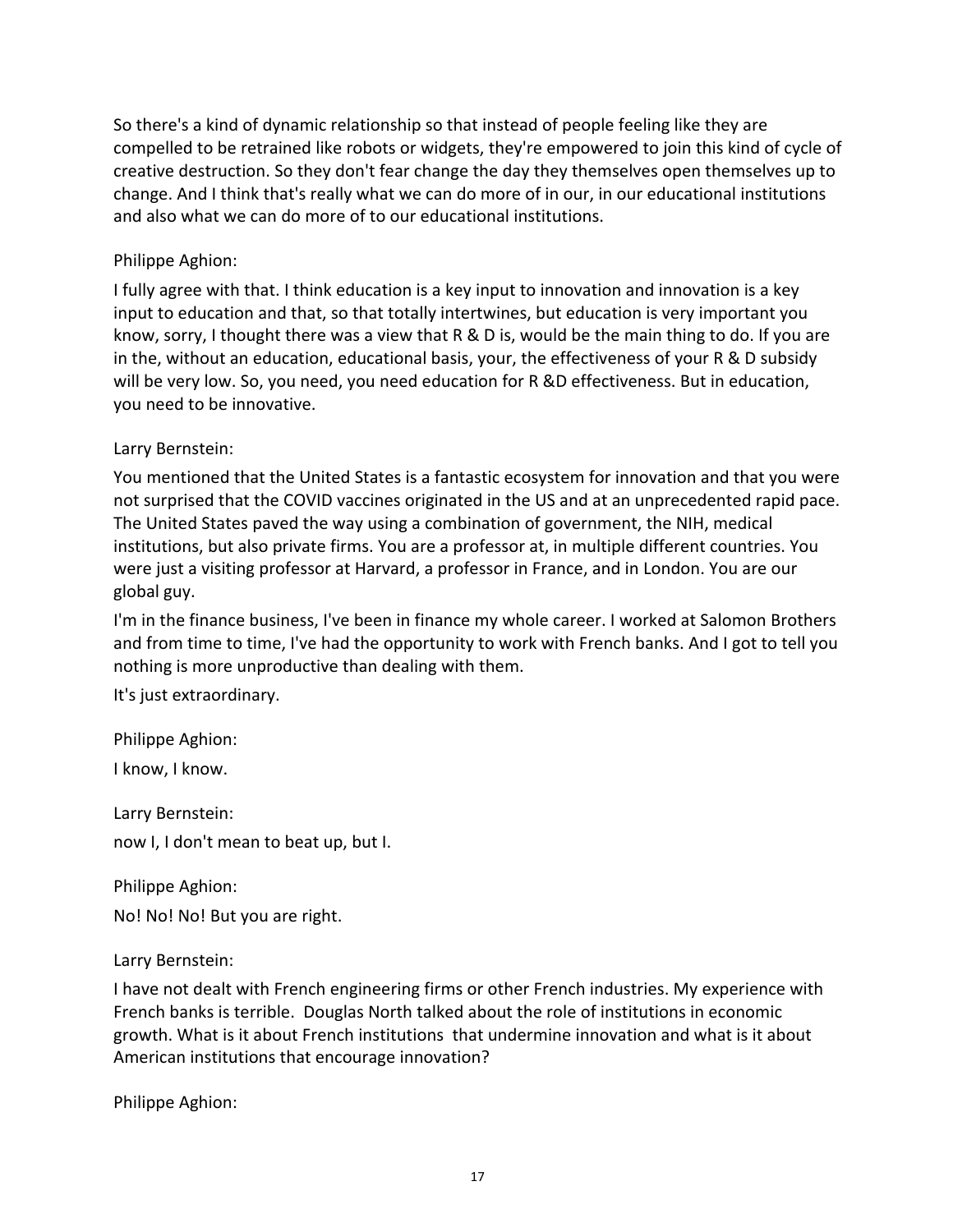I think it's Institutions and culture, I would say first on institution, for example, in biotech, for basic research in the U.S you have the national science foundation, the national Institute of health. Howard Hughes medical Institute, which is a huge sponsor foundation. There is very little basic research, very little sponsorship in France. That doesn't exist, basic research is underfunded, dramatically in France. All this medical research is underfunded. You have venture capital, very developed, who are the venture capitalist? Most of the time it's successful people who did their own startups, entrepreneurs, who did an IPO and they then became venture capitalists.

In France, venture capitalists are civil servants essentially, they're not at all people who have gone through the experience of working at a startup and growing and becoming successful. You have institutional investors, they play a big role in innovation. They explain all that in the chapter 12 of the book, France has much fewer developed institutional investors.

And for the vaccine, the US has biologic advanced research development agency created on the same model as DARPA, Defense Advanced Research Project agency. This is to turn basic research into mass industrial production very quickly. It worked well with the vaccines. The M-RNA messenger was successfully used. Incredibly, in less than one year into mass production of vaccine that would do the job. There is nothing like BARDA [Biomedical Advanced Research and Development] in France or in Europe, nothing. So you see, so the US has the whole ecosystem. You are much better on all grounds, basic research, venture capital, BARDA, DARPA We don't have any of these.

But on the culture, there is a culture of risk in the U.S. When you fail, early failure is not punished say in France in the school system, people tell you that you are an idiot all the time. And so you're afraid of the teacher. You don't dare and you don't have to ask question. It's very impolite to ask the question to the teacher. Whereas in the U.S, It welcomes to ask questions to the teacher and it's welcome early failure. If it helps you learn, we don't have that at all in our culture. So it's both institutions and culture in France that are detrimental to innovation.

# Larry Bernstein:

In my introductory remarks, I commented on the creative destruction caused by COVID. We've had more firms go bust probably in the last 18 months than probably in the history of the United States.

There is this economist who we had on the show who you probably know him Chad Syverson who commented about the very different variance in the return on capital within industries. That's unlike anything we've seen before. Some firms have very low rates of return. Others have very high rates of return in the same industry. And what I suspected happening right now is those firms that were having zero or very, very low returns on capital pre-COVID experienced negative returns during COVID. They just decided to close up shop and all those workers who had been working for these firms with very low returns on capital got fired because these firms closed and are now being gobbled up by these large established firms who have been historically very productive. Should we be thrilled to death about this creative destruction? Is this the best example of creative destruction in modern times?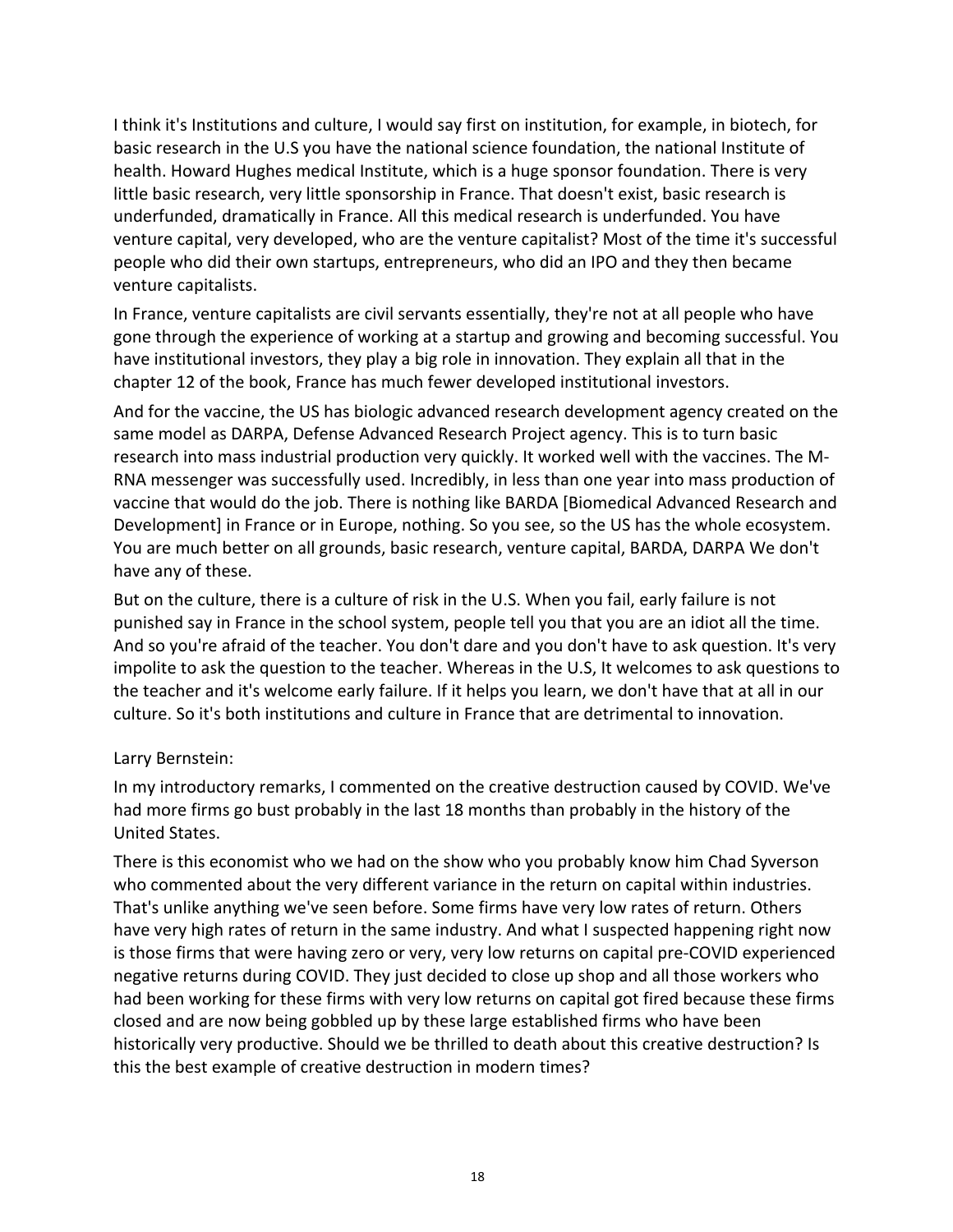### Philippe Aghion:

I'm not happy about it, particularly. I'm not, you know, creative destruction is a fact. It's true that COVID boosted bankruptcies? Although in France, during the crisis, France was so protective with firms that the French government that the rate of bankruptcies went down by 30% in France. So during COVID period, in fact, because the government over reacted by protecting firms, the rate of credit destruction went down compared to previous years. Do you see? It will go back to normal. So it depends what the government does. The U.S Government didn't react the way the French government did. So from Germany and other European countries, they reduced creative destruction during Covid, because they over protected firms.

If we go back to normal, they will be something that will resume as before some activities may not resume as before. Medical consultation will go online. I don't know if we fly as much as I used to because maybe now I will do conferences on zoom, some of them at least. So, you know, shopping online might develop. So there are things that we know work, well we know work from home, and the work of Nick Bloom on working from home, it tells you that it will last, that somehow Covid produced a shift in working from home much more. And once that shift is done, you don't go back to where you were before.

So there will be this creative destruction. And it all depends. That's very important why that you have a labor market system that accommodates it. I think there is no drama in having more creative destruction. If whenever people lose their job, they are protected. They receive good unemployment insurance and retraining. I think if that is there, it's less of a drama than I think what we need to protect is more individual. That is the individuals that you need to protect. And that's the way of the Danish model. I find very attractive in that respect because they found a way that making creative destruction more human, more acceptable. They have no problem at all with creative disruption.

#### Larry Bernstein:

I mentioned in the opening remarks, we had the labor economist from Uhicago, Casey Mulligan.

#### Philippe Aghion:

Yes. I know Casey. I know him.

#### Larry Bernstein:

And Casey said, when we have these very large federal unemployment benefits that are through September, they're not doing any retraining. These guys are just sitting at home, depreciating their skillset every day. We are going to allow people to sit home who would otherwise find employment. We have,

#### Philippe Aghion:

I think there are two ways to answer. Of course, there is a way to say if you want people to get back to work, provide zero insurance and then we'll get back to work. It's true. You get the U.S model where you have low unemployment rates, but very high mortality rates and stress and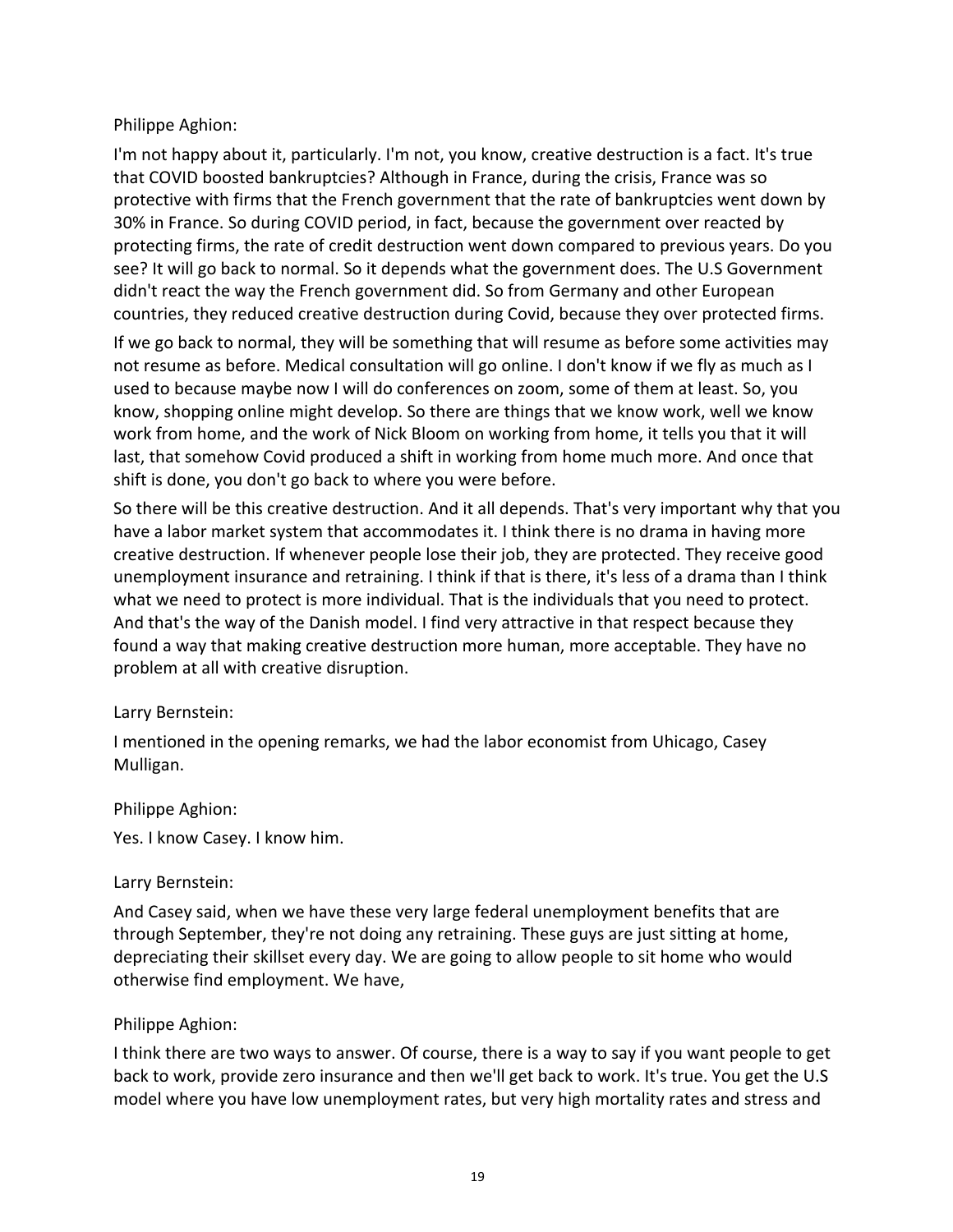all that. I look at two indicators. I look at the unemployment rate and the stress as well. And you see that's, what's good with the Danish system. If they found the system to reduce employment and also not have stress and opioids and all that. And how would they do that? If you lose your employment, you get 90% of your salary, but you have to retrain and go to work. And the state helps you find a new job. They propose you two new jobs in your qualification if you refuse more than two you lose your insurance.

So you see the idea is not to get people to stay at home. It's to have a very active labor market policy where you retrain, you help the guy find a job. And when you find a job and the guy doesn't take the job, you say, well, you don't take the job. The, the subsidy is over. And then that works well because they have an insurance, but they also get the job, you understand. And that's what is the genius of the Danish system. They found a competitive system and we explain that in chapter 11 of the book you see. And before there was the view that the only way you will have long unemployment rate is to have people, groups, under enormous amounts of stress. And, I think we can do better. Exactly. If I operate you with or without any anesthetic it is better that I operate with anesthetic.

#### Larry Bernstein:

All right, with that, we're now going to go into an example of where creative destruction is going on right now, which is the supermarket industry. Our next speaker is Ben Lorr. He is the previously the author of Hell-Bent. And he is most currently the author of the Secret Life of Groceries, the Dark Miracle of the American supermarket. Ben, take it away.

#### Benjamin Lorr:

Let's talk about ways the American supermarket is a miracle like you said, but some of its miraculous qualities contain tragic flaws that lead to consequences nobody wants and are kind of horrified by you have to understand just how enormous the grocery industry is, its sheer size. We spend \$700 billion per year. By far our largest food expenditure, pre COVID and fast casual. We spend 2% of our lives in it, wandering aisles and buying. It's also the cheapest system of groceries on the planet, the American grocery system, we spend the least amount of our income on food and also the lowest amount of our income in the history of the world. And the stores themselves are only taking tiny margins and all this like 1.5 to 3.5% to put this in perspective in 1900, our great grandparents were spending 40% of their budget on food.

And every year as the century advanced, that fell so that by the 50's, our grandparents were spending 30% of their budget. And in 2019 Americans spent roughly 8% of their budget, just enormous amounts of saving. And it partly because it delivers this bounty with such incredible precision convenience regularity, it's almost boring. The size and complexity gets completely ignored. And I think for people before Covid they didn't give a thought to grocery stores. It's just this miraculous engine of abundance, convenience, and low prices we'd completely taken for granted, which of course wasn't always true. When the first supermarkets opened, they were greeted like circuses. The first one opens in Queens and people are driving 50 miles away to visit it. Housewives report, feeling faint, dizzy at it. And this is like a 9,000 square ft store, by the way, roughly the equivalent of convenience store today.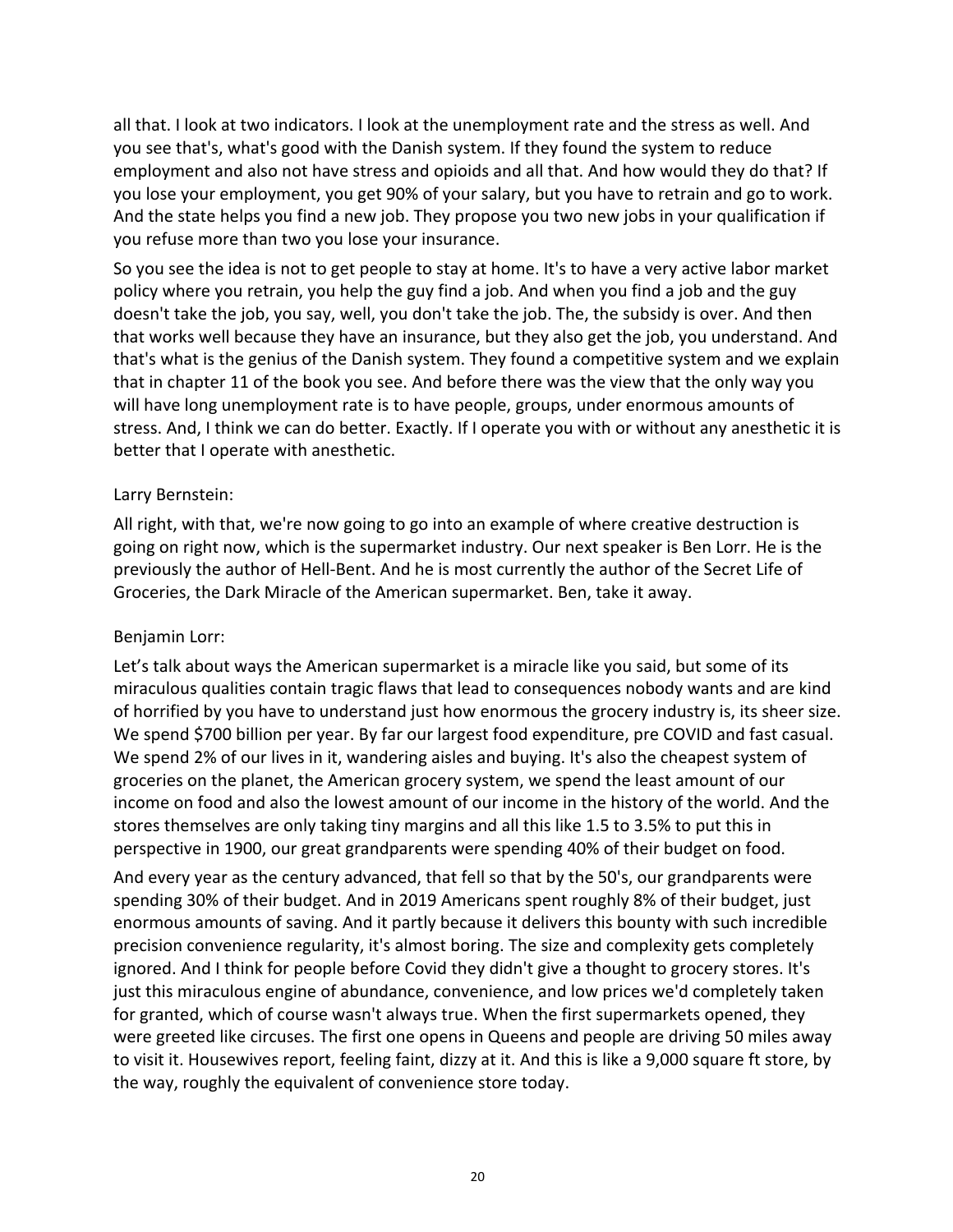So you can imagine a housewife feeling faint and busy in one of those stores being transported to a Sam's Club. And the echoing effects would be probably pretty profound. And I'm reinforcing all of this about the miracle of the supermarket both its range of offerings options that are available on our whims that weren't available to the greatest Kings or pharaohs or emperors. And also the systems of logistics that are backing it up because, it's so big that much like geological time or astronomical distances, it actually boggles the mind. Meaning our comprehension of the size actually gets in the way of intervening in it. The human brain is just used to much smaller numbers, simplify and localize, adding in abstractions to smooth out trade and or focus on what they can see right in front of them.

And this begins at the cash register where despite all the good intentions that we consumers elevate a few key qualities above all, mainly low price, high quality, lots of options and convenience, which if you pause and reflect on and squint, you'll notice they're all in tension with one another. And also as the supply chain and the deeper in the supply chain, we see these abstractions spring up around the notion of commodity goods and which, which are really the engine by which our, our food system runs. I think everyone here understands commodity, but it's worth dwelling on for a second. These are goods that can be traded freely, fungible swap without worry. The commodity, the word is etymologically derived from the French word for convenience, like many conveniences it's enabled by simplifying things, right?

So to play the commodity game, your goods must be interchangeable with one another certain characteristics get selected and elevated to define the product on the scale, maybe the pH of an apple set for juicing, maybe the aggregate protein content of a fish set to become fishmeal for farmed salmon and other qualities, quite intentionally vanish, maybe the precise species of those fish or how exactly the juicing apple was harvested.

In some ways thinking about commodity goods can be thought of like agreement around nuance and how deeply we're going to look at something and what we're going to elevate and what we're going to kind of let vanish, this is all a great thing in many regards and responsible for that miracle. With commodity, we get the blessings of trade uniformity purchasing at scale stability, through advanced buying, industrial engineering, predicated on regularity as consumers, we get the comfort of consistency, but there are certain qualities, less empirical ones like wages paid to employees, requests for overtime housing standards for live onsite employees and farm workers, wages withheld six months ago that are particularly hard to abstract in a reliable manner. They're hard to select and elevate into commodity goods and the commodity buyer, which is again, this guy who's kind of the engine of, of our food system in the commercial kitchens are co-packing spaces or manufacturing centers where food made has a really hard time selecting for them.

Even if everyone in the system wants to elevate things like wages paid to employees and housing standards, it's just hard to elevate them. And so while the global commodity structure can be very good at mandating some things like cooking temperatures and ensuring that frozen fish are held at a constant temperature it's really bad at things like labor and working standards and coercion, which poses a problem, giving those pressures and those tension points. I mentioned at the checkout register as the market searches endlessly for low prices, commodity markets create a certain standard to play the game. So if you're a producer, many aspects of your cost structure are very rigid. Like those freezers that you're using to freez fish, but others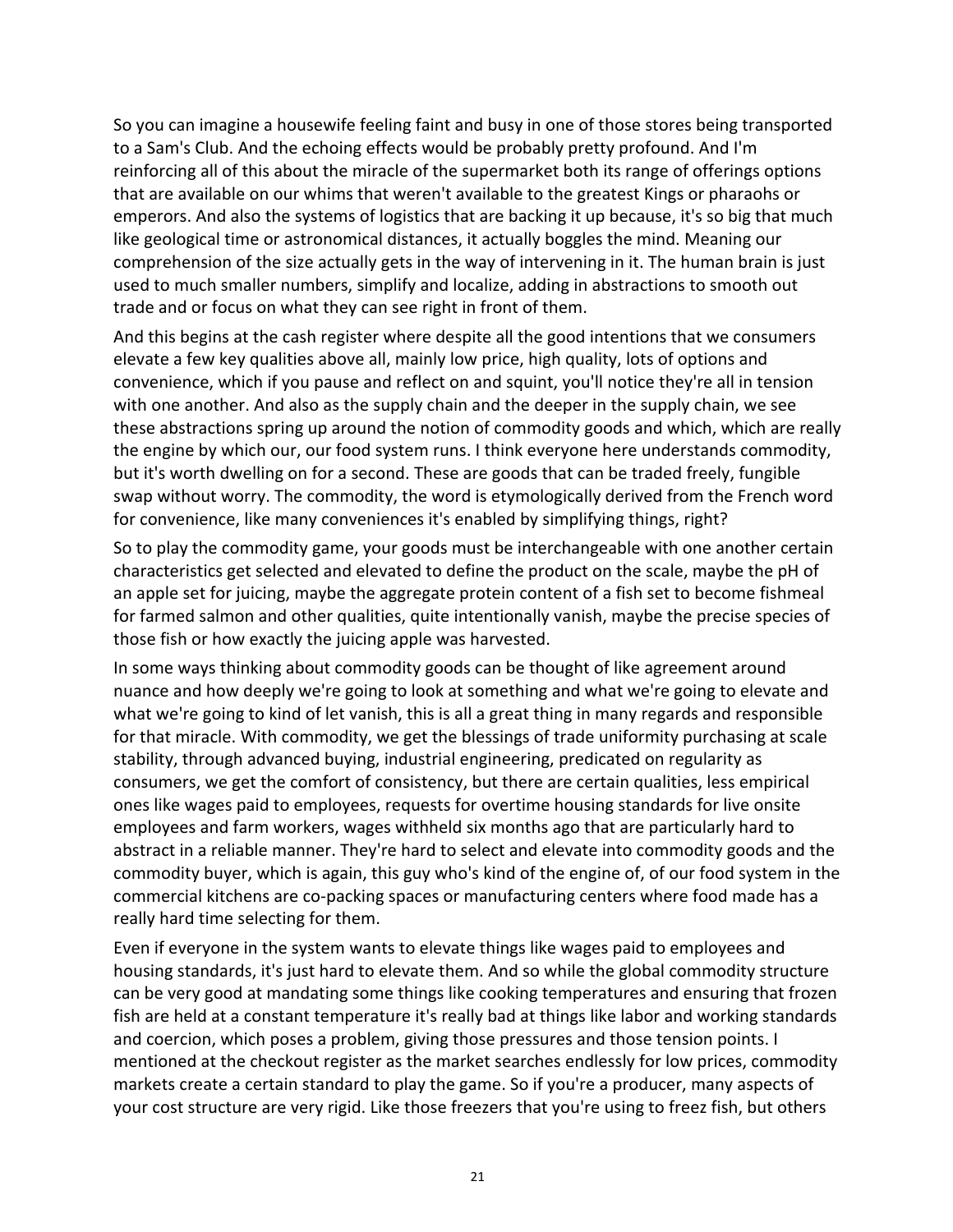like labor are not. And so when a buyer was faced with those tensions comes to ask for lower prices. Labor is the place where the costs ended up coming.

And the popular phrase for this is the race to the bottom. The results are fairly horrendous and they compound farther down the commodity chain. You go so dismal things like stagnating retail in the U S are high turnover of driving trucks are actually dwarfed by real human miseries, human bondage, modern slavery work in forced through beating violence. That's endemic at the very bottom of the supply chain. And in my book, I go into great detail here. It gets extremely dark. I'm not going to dwell on it now, but again, size really gets in the way of intervention. Even with the best intentions grocery buyers can't intervene into the supply chains. If they want to, the chains are so big, aggravators of aggregators, multiple layers of brokers that knowing the supply chain is impossible for a single person or even a a grocery buyer can't uncover them without embarking on a full-time job, which of course is not their job.

It's not their area of expertise. I would to NGOs who specialize in reforming some of these supply chains who admit they are learning as they're doing. So it's not something that you can expect them to learn. Despite prior conversations perhaps about retraining, this is not public facing information. And in fact, there's a great deal of precarity and people willing to lie about me to maintain an image of virtue around this. But it's very real in terms of the ability for suppliers in the grocery industry to control their supply chain. And I guess I'll wrap it up by saying this is all really dismal stuff, but I want to highlight the opportunities, I guess, in the spirit of the creative destruction conversation that nobody wants the system. It's not the case of greedy corporations who are willing to engage in the lowest level of trades.

It's those grocery stores fighting for the 3.5% margins that I was talking about at the beginning in fierce competition. And they've heavily invested in solutions. They just happened to be solutions like the \$50 billion, a year certification industry that just aren't getting the job done and are huge waste. Consumers obviously don't want images of slavery, child labor in their food. So there's a tremendous opportunity for people who can either create value by creating smaller, more human scale supply chains or raise worker standards, which everyone says they want to a place where they can be seen and valued throughout the global chain.

# Larry Bernstein:

I want to talk about my first job, I was a runner at the Chicago Board of Trade and I was participating in an ecosystem for commodity futures. And one of the interesting things about the Chicago Board of Trade, I'll just pick one contract, which is the Wheat contract, before the board of trade was trading, Wheat futures, Wheat would be sold from a particular farm to be delivered to a specific place. And the board of trade defined what Wheat was, a certain quality, a certain quantity, and then it could be traded on a futures contract. And that led to the commoditization of Wheat, commoditization of corn, et cetera. But when I look back at that 150 years since the Chicago Board of Trade Instituted those commodity futures, it's, I think one of the greatest things ever accomplished in the commoditization of food. It allowed for hedging. It allowed for specification, as you described it, should we glorify the commoditization of food because it allowed for the most incredible productivity in history?

#### Ben Lorr: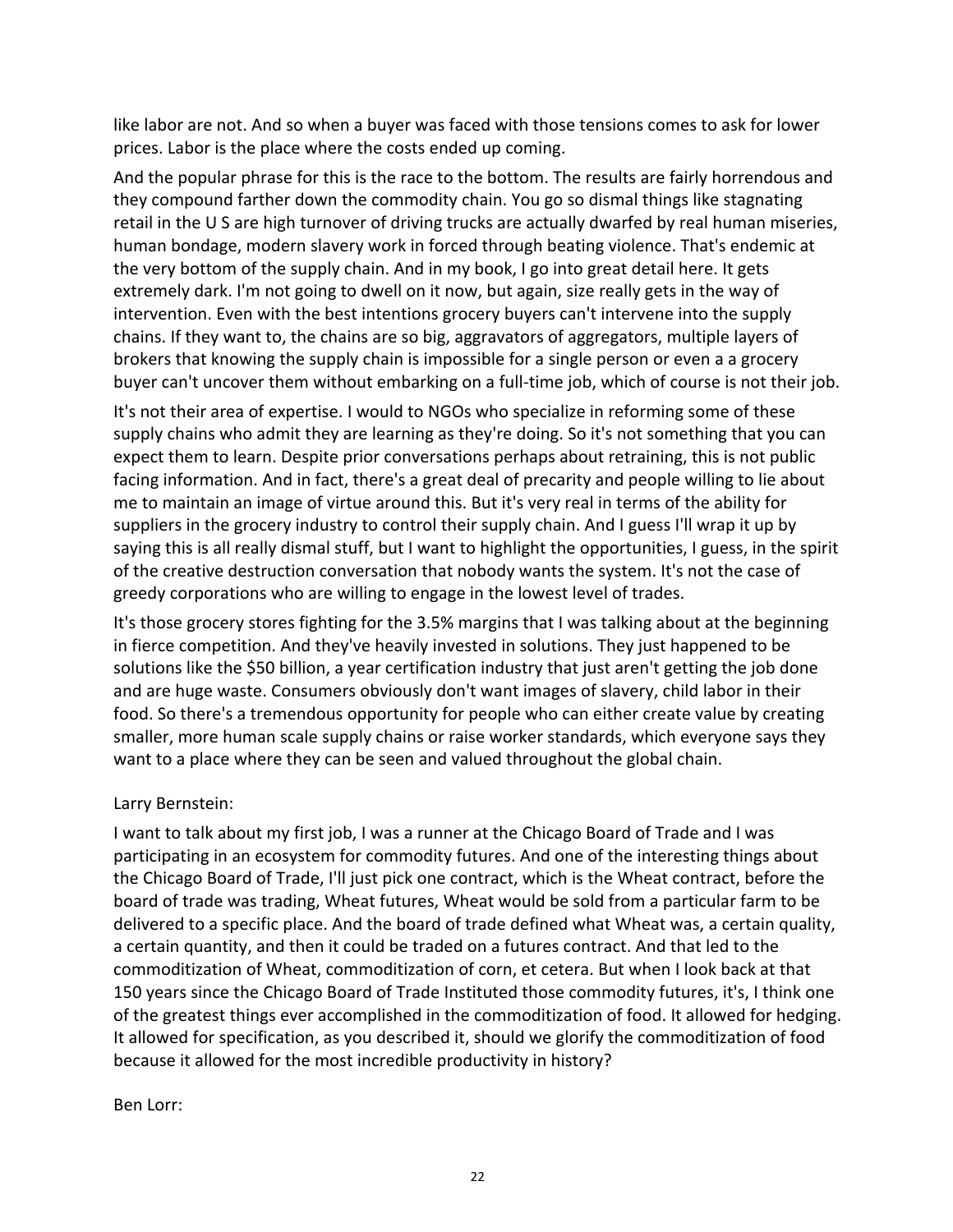I guess I would, I would try to avoid the binary cause I don't think it's very helpful. It is. It absolutely is responsible for what I'm calling this miracle here, not just in the financial sense of, of creating markets that are tradable and you can hedge on, but in terms of the production angle and creating consistency and regularity there, you can't have industrial supply without industrial regularized, regular components.

Consumers certainly expect that type of uniformity. On the other hand, it comes with these fairly negative consequences. And I think when the scale gets to a place where certain notions that I think may have been baked into the commodity system 150 years ago are no longer baked in, in terms of, or maybe people just didn't care about in terms of standards of living and wages and decency and, and, and you know, forced labor through violence. It's actually an open question, I guess, whether 150 years ago, those, those were even on the docket of discussion, but I think the march of progress, we'd like to think that there's something we do care about. The problem is the anonymizing qualities of commodity and enable these kinds of darker things to creep in, in the side.

### Larry Bernstein:

Let me try a different route. You have a chapter in your book on Trader Joe's and I thought it was great. And in it, you talk about how Joe moves away from standard generic standard corporate brands and goes out and tries to build his own brands internally, , finding specific coffee with a story, finding a specific salad dressing with a story. It might be based on tastes based upon whatever, where it's from, how it's made or even its high wages paid to the employees. How do you think about Trader Joe's as an example, of working towards the very goals that you're describing?

# Benjamin Lorr:

I think in the mid-1960s when Joe was making this, he's doing exactly that. Although I think he would be the first to acknowledge all the trade-offs that he was accepting in doing so, Trader Joe's at that time had about 1,500 SKUs. The typical grocery store of that era had about 3,500. Now, we're north of that, considerably. And you'll go to these bigger superstores will have 125,000 SKUs. So he was able to find those values and able to zoom in on products that he could look at with more of an individual lens and not play the continuous goods game by shrinking down his offerings, by creating a buying staff that didn't have to deal with that waste and a warehousing staff.

And in some ways, it took Trader Joe's a long time to climb to a national chain. This was in the mid '60s. It didn't become a national chain until the mid '90s, at least, and they had to start steering back in the other direction and they've kind of found a compromised version, which again, I guess is to say those opportunities are there. They come with compromises. No one's doing all their shopping at Trader Joe's, especially not in Joe's day, when he was doing those type of innovative things. I mean, I think he removed all paper towels and lots of things you'd expect to find at the grocery store.

Larry Bernstein: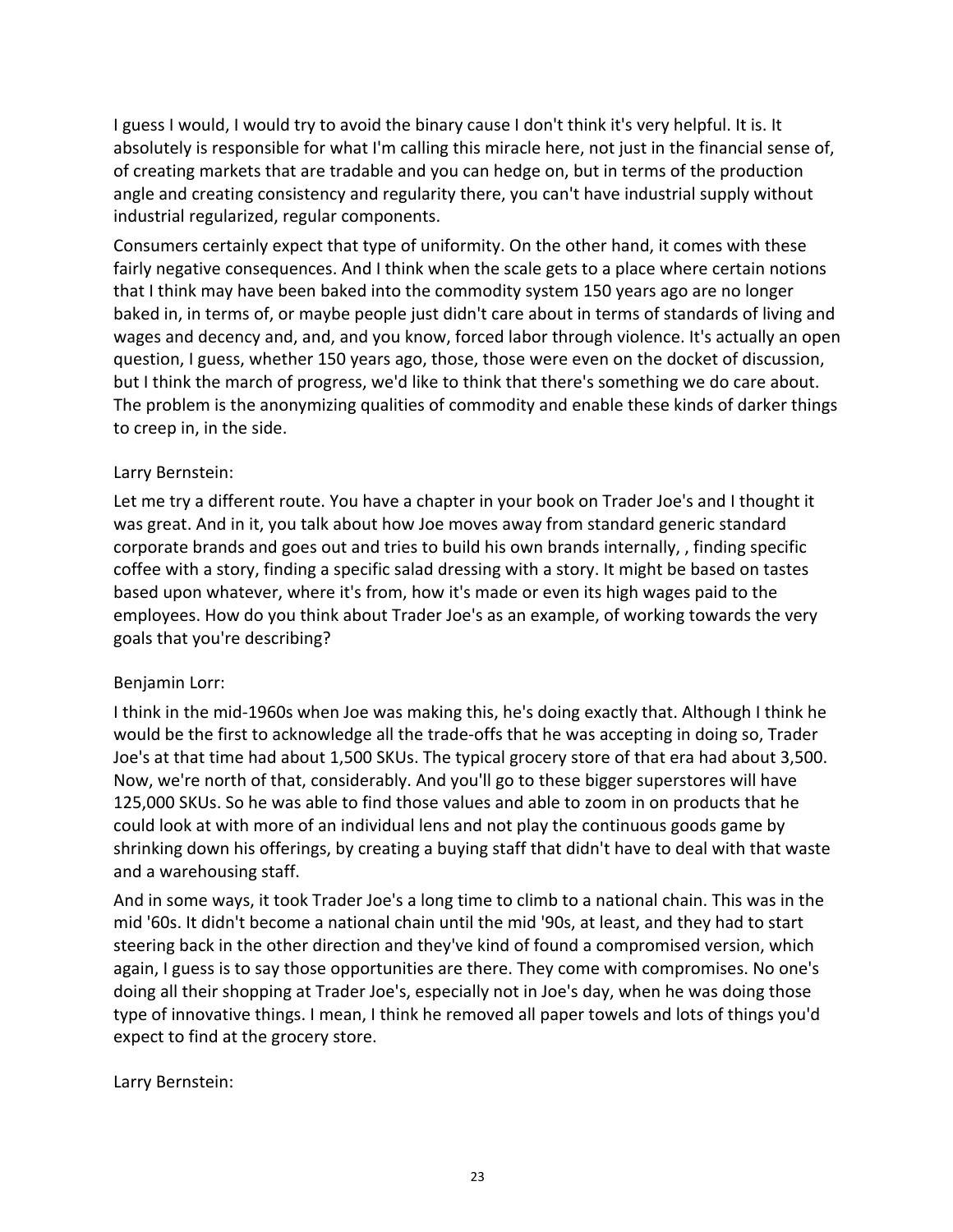I want to go back to what you described as the miracle of the grocery store for a second. I remember a story, I don't know if it's true, that when Gorbachev came to visit the United States, that Ronald Reagan, I think the first thing he did was take him to a grocery store to show him what choice, and plenty, looked like. And Gorbachev was absolutely, flabbergasted at the lack of lines and couldn't believe it was actually true. Do you know this story?

### Benjamin Lorr:

Totally. It was actually was at a Randalls supermarket in Texas and he was touring, I think, an aerospace facility, but they stopped off, no doubt intentionally, during this tour at the Randalls and he was pretty staggered by it. And in fact, in his private diaries, he wrote something like, "I have great despair if the Soviets ever see this because they would immediately revolt. It was an actual jarring moment for him in his private memoirs because ... And at first, there was this idea that this was a dog and pony show and it kind of dawned that, no, this is how the food system worked on a regular basis.

And yeah, I think that's exactly right. That miracle is really important to take into account, I think, when considering the downsides of it because, when thinking about how much of this thing that really stretches our credulity as to whether it's possible or not in recent past, it's possible that we have overreached. And I think that we're not going to walk that back by limiting expectations. That genie is kind of out of the bottle, but I think we need to think about ways to reform that system.

### Larry Bernstein:

Earlier in my conversation with Philippe, I mentioned Amazon as a constant topic of conversation for the show. And Amazon acquired Whole Foods. What are your thoughts on how Amazon will use and reform or modernize Whole Foods, or not, in the context of SKUs and other ways to improve the grocery shopping experience?

# Benjamin Lorr:

Oh, it's a great question. Whole Foods, in many ways, is a victim of its own success. They were really innovative in the organic space and the whole first space early on and they nurtured a lot of brands. And they did that by being very decentralized, very nimble, putting a lot of their resources into local buyers who would get to know these smaller products. And it produced a lot of success, but then as they grew and as those brands grew and as organic became the seat change that became an ever bigger share of people's pocketbooks, those brands scaled up pretty easily. And Whole Foods, the amount of money they were taking to nurture these brands became wasted as the brands would jump over to Targets or Walmart's pretty easily. And Whole Foods was not centralized buying in a way that could compete with it.

So way pre-Amazon, Whole Foods was rethinking how it could play this game and centralized out. And I think, with Amazon, it was acknowledgment of that strategy that it was not going to innovate on a small level and do what we were talking about with Joe. It was going to stay pat and try to play into its existing brand image of whole earth, some people call it whole paycheck, but premium prices with some virtue that you're getting as a consumer when you buy from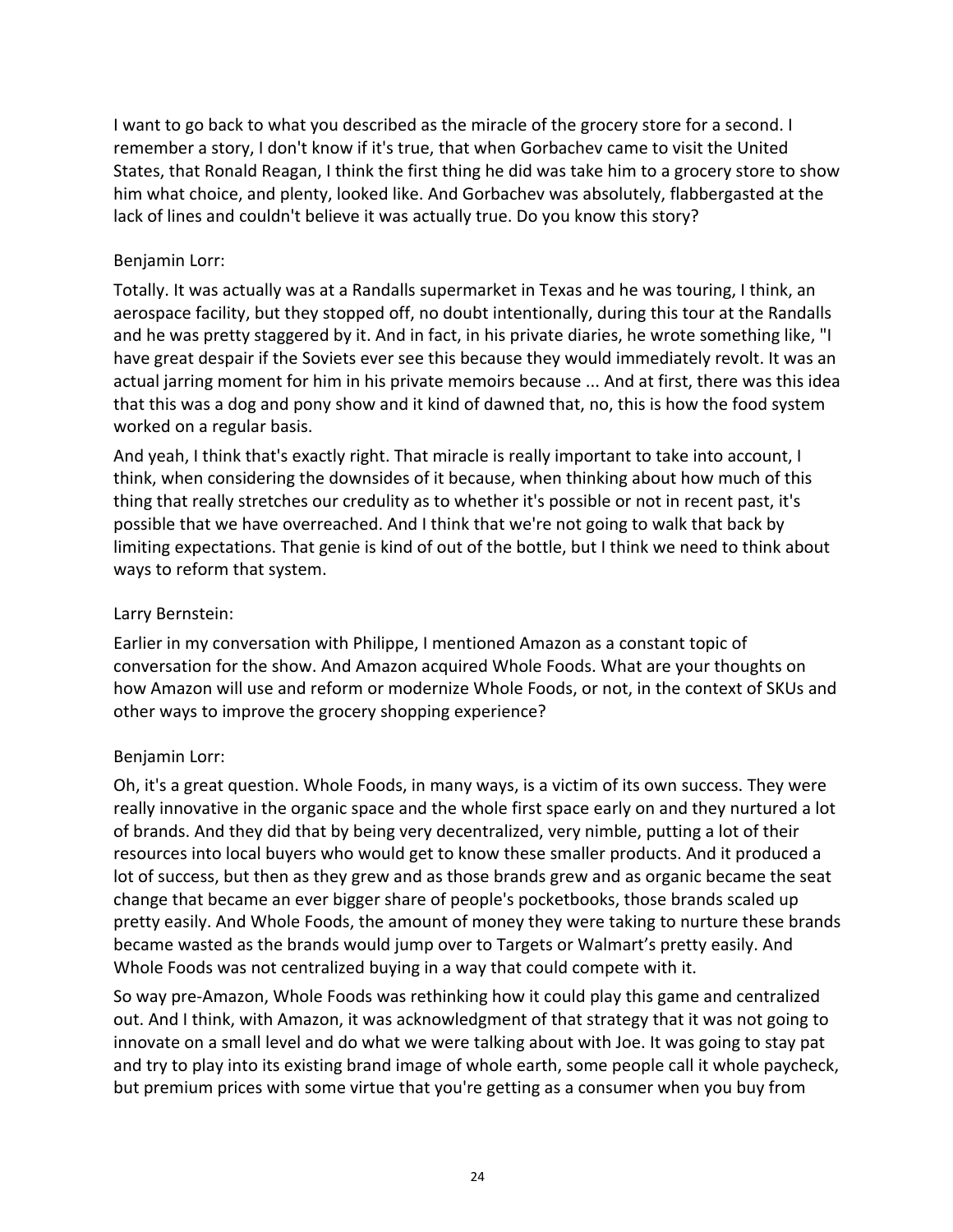them in absolution, and not really try to innovate in that space anymore, but instead try to play with the other big boys, Walmart now being the number one purveyor of organics.

So I think you're going to see a continuation of that strategy with Amazon because, obviously, Amazon brings a huge amount of expertise with logistics and whatnot.

#### Larry Bernstein:

Let me try to bring in Philippe. Philippe, you were talking about trying to prevent colossal firms through mergers from getting into new businesses. For me, this is a classic example of a difference of view on antitrust policy. Amazon had no grocery presence. It buys Whole Foods and is going to try to reform it, but I think the Biden Administration would say, "Whoa, whoa, whoa. You're big enough Amazon. We're going to prohibit you from growing in the grocery business." How do you feel about Amazon's growth, from a public policy standpoint, from getting in the grocery business and allowing increases in scale?

#### Philippe Aghion:

Well, it's true that you can have what you call economies of scope or economies of scale, but the problem is that that may stifle subsequent innovation. You see, that's the fear, because the scale may be so large. So it's true that there is a short-term gain, which is the scale and the scope, but the question is, will it or will it not stifle future innovation? Maybe in the sense of that, you could have had entry. Maybe new entrants would have come. You see what I mean? And there may be, as a result of this, they won't because they will be discouraged by the lost capacity of the incumbents. You see, that's the kind of things that ... Again, competition policy is not my specialty. Usually that's people like Gilbert or others, but I think those are the kind of issues.

#### Larry Bernstein:

What do you think about Ben's other comment about policing the supply chains? And should society expect grocery chains or, for that matter, the food manufacturers from policing wages and other matters related to the product of food, or does that really belong with the state and it's not the grocer or the food manufacturer's responsibility.

#### Philippe Aghion:

No. And although there is the old issue of corporate social responsibility, because you could have the Friedman view that firms should just be about maximizing profit and you should let the state decide about contracts or regulation, but there is some other view that there is the role for shareholders and consumers and also pushing for some changes. You see what I mean? And so that's the whole debate. We are moving away from the Friedman view that firms should just be concerned by profit and that anything else should be in the hands of the state, if only because we know, and that gets back to my point about the triangle, that the state and the regulators can be captured by large firms.

And so that's where there is a role for corporate social responsibility, for consumers, for shareholders that are concerned about something else in addition to profit.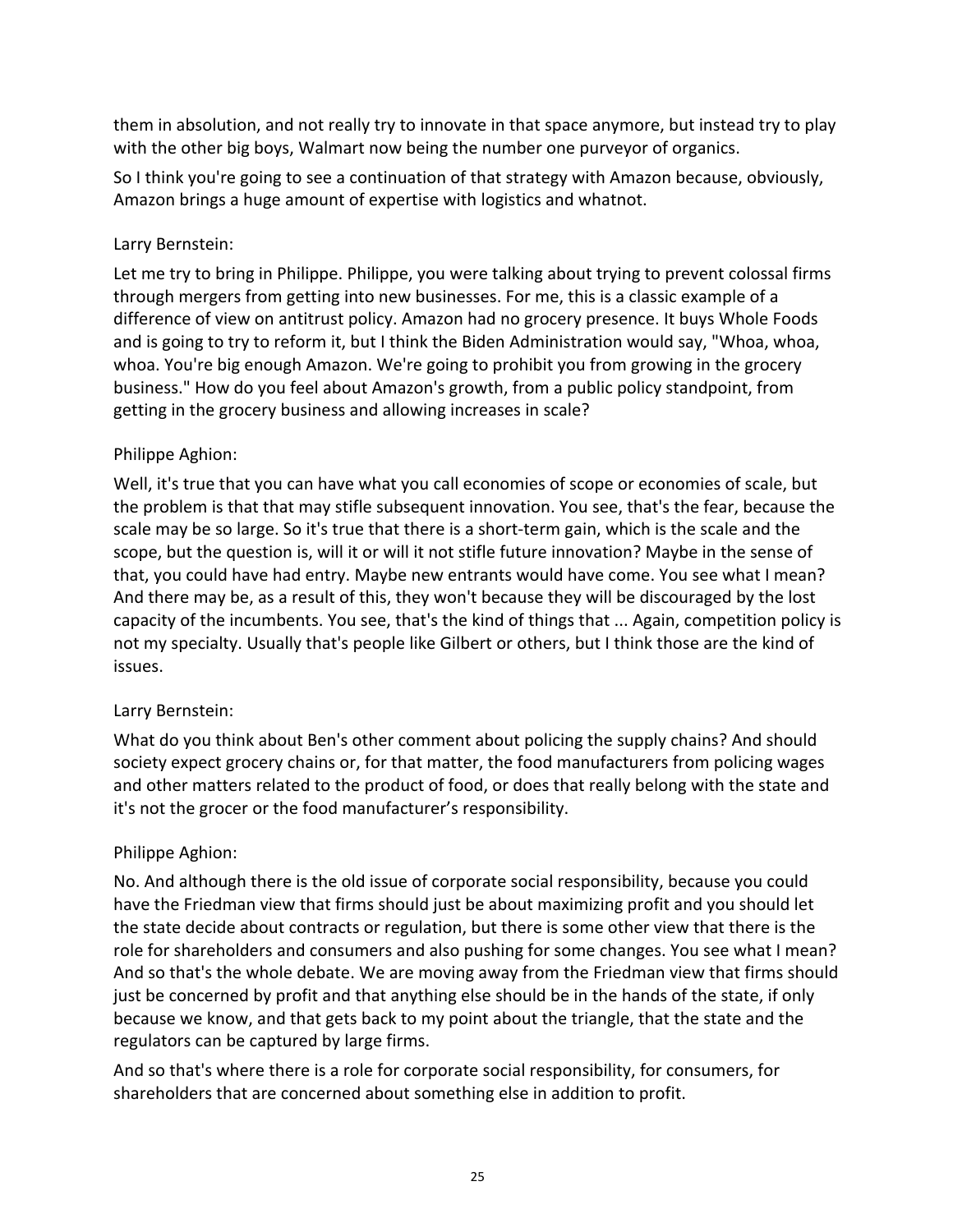# Benjamin Lorr:

I don't think grocers have a responsibility, necessarily, to police their supply chain. What I think is that, given the scale, there's an unavoidable lack of transparency that happens. And what we need is innovation around that transparency. What we need is ways of creating that visibility through.

And it really dovetails to this Amazon/Whole Foods discussion right now. There's a lot of ways to innovate and very important ways to innovate around the supply chain in terms of workers' living conditions and standards, and we haven't even talked about ecological sustainability, but the problem is the visibility isn't there. Consumers have a very static view of how these things change. They're looking through many layers of this and it's just blurry and hazy.

And there's a disconnect between what they think they're getting and what is actually happening. And that disconnect is the problem. Who actually polices it, I'm very agnostic about it. It just needs to get done. And I actually think, to your point, that grocery stores are one of the worst in terms of being able to do that policing. They're not equipped for it. Nation states are far better at it.

# Larry Bernstein:

I want to bring Angus into the conversation. Angus, in the late 1990s, I lived in London. And at the time, London's food quality was relatively poor and the people didn't expect much from their food suppliers or their restaurants, but since then, London is now completely a foodie town and England has much better food. I'm wondering about the neuroscience of food. When Ben was talking about the relative numbers of ... I can only imagine going to a general store in 1900 in rural Kansas and looking at the choice offerings that were available to me as compared to the 125,000 SKUs that Ben was saying was available in a modern mega supermarket. How does neuroscience explain the differences of choice, differences of quality, the breadth, and then the experience that we have, as humans, to all this choice and all these improvements in quality and breadth?

# Angus Fletcher:

I think the paradox is, that the two earlier speakers have talked about, on the one hand, humans have created that diversity of choice in a supermarket because that's innovation. I mean, all of us want more and it's exciting for us to go to a supermarket and discover something new in a supermarket, and the same reason it's exciting to discover a new book on a shelf. So there's this constant drive for more products, more innovation, more choice, but the flip side of that is that the human brain cannot handle choice. The human brain is not like a computer. A computer can handle thousands and thousands of data points in a second. The human brain gets swamped out after about six or seven data points and then it just starts to cramp up.

What happens is we create that choice because it's exciting, but then when we get in the supermarket, we immediately get overwhelmed. And most people in the supermarket just go to the three or four things that they know they want to buy and just ignore everything else because, otherwise, it's panic inducing. And if you've ever been in that situation where you're in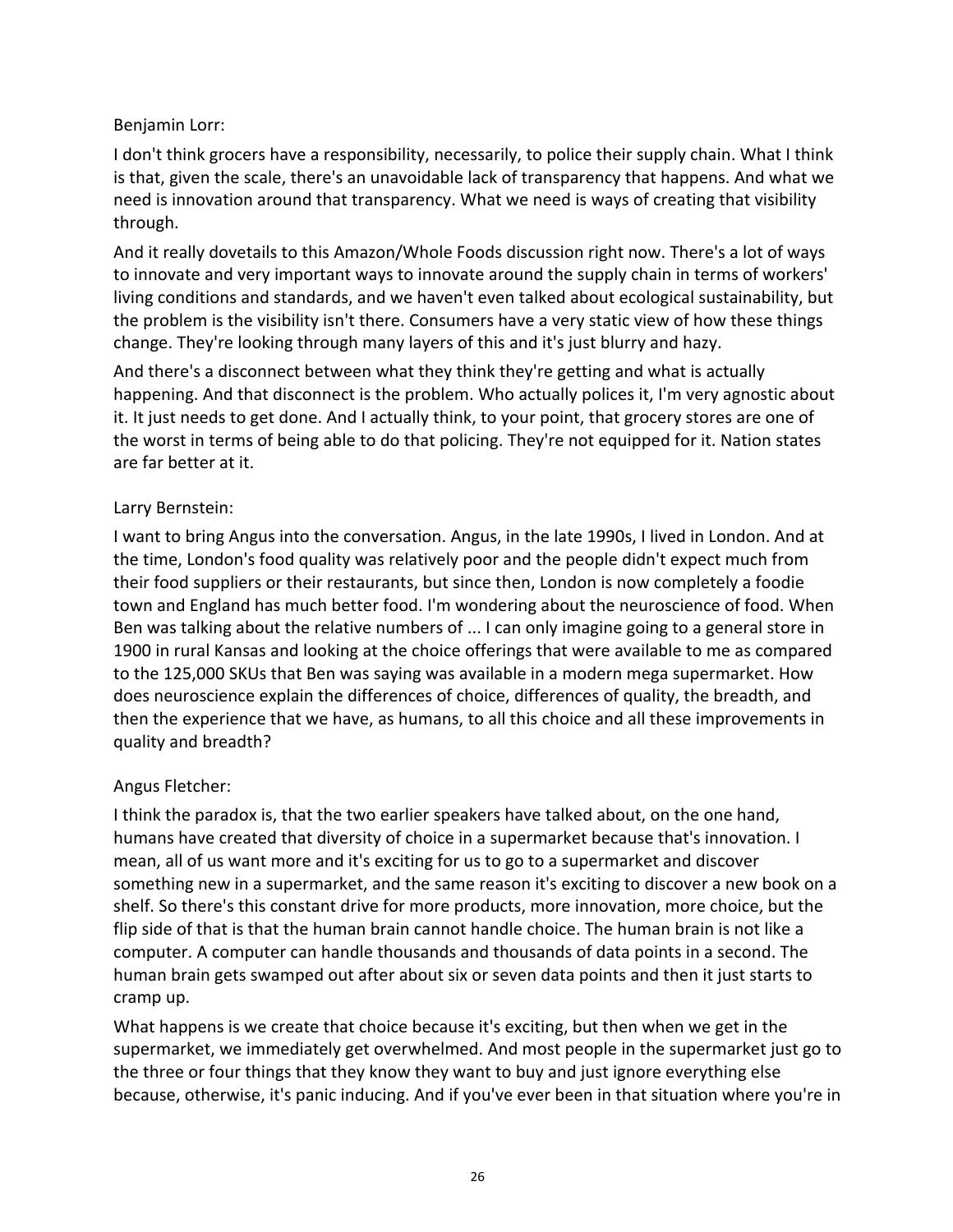a strange supermarket or you're looking for something where you don't know where it is, I mean, it is kind of like this Kafkaesque vertigo experience where you're completely overwhelmed.

This is just another example of the way that creative disruption works, in the sense that we have generated this thing, which on the one hand is very exciting in its generation process, but then very rapidly does have this kind of darker side to it. So I think, as in all things in human life, it comes about from not romanticizing it or from demonizing it, but basically saying, "Hey, the fact that supermarkets exist is the sign of an enormous creativity and innovative potential in the human mind. Now, let's train that on solving the problems around us."

The way to solve problems is local. None of us can solve big problems. And I know it's attractive to think about Amazon and somehow, if we fixed Amazon, we would fix the world, but the reality is that most problems get fixed in our backyard. And the more that those problems get fixed in our backyard, the more there's kind of knock-on effect.

### Larry Bernstein:

Ben, one of my favorite chapters in your book relates to finding shelf space for a new product. I don't remember the details, but there was some sort of a Slaw product that this woman had purchased the rights for and was trying to get it on shelves and enormous challenges for entrepreneurs, innovators, to actually get space in the modern supermarket. Maybe you could comment on that and talk about that in the context of creative disruption and innovation in that grocery store.

# Benjamin Lorr:

So that was Slawsa, a combination of coleslaw and salsa.

#### Larry Bernstein:

Fantastic.

#### Benjamin Lorr:

Kind of a lost dog of a product. It tastes delicious. I promised I wouldn't feature anything that I wouldn't eat, myself, but partly because of these very low margins in the industry, supermarkets are such a volume game, they've invented ways of getting their margins in other places besides price on shelf. And that comes through selling shelf space, which is not that ... It sounds odd because I think, when you walk into a supermarket, you picture something like a public market, where the best possible items are going to be there because they've survived some competitive forces to get on shelf, but actually what you're viewing is a curated assortment of things that the category manager or grocery buyer has put there and they're all leveraged off of each other to either highlight items with really high gross margins for them or they've just paid to play and are there because the entrepreneur or producer has put up some money to get on shelf.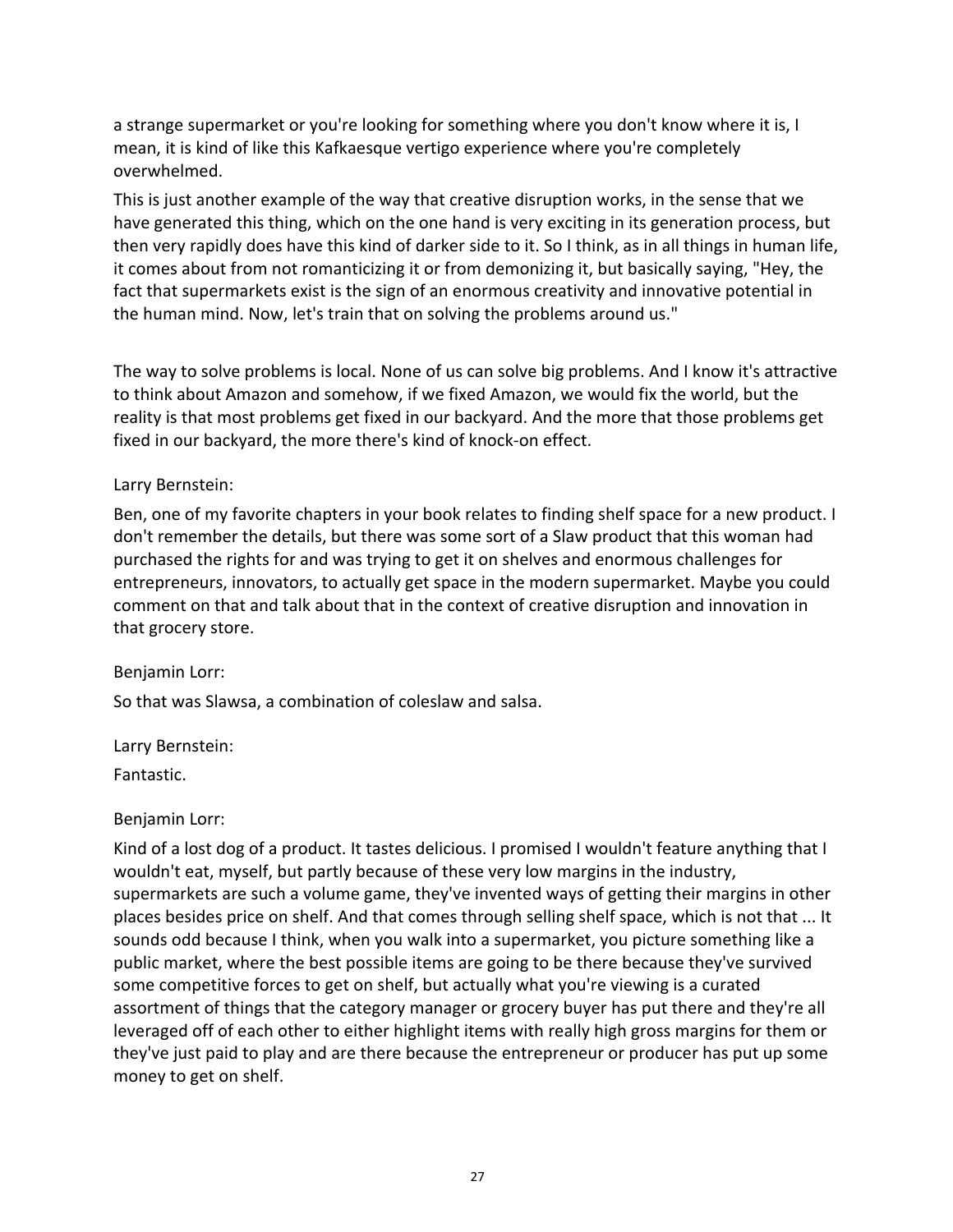And that money, called trade spend, comes in a variety of different ways from outright slotting fees where they're literally just paying money for inches on shelf space. And these are not small numbers either. You're talking about a million dollars for nationwide rollout of a single SKU and that's one item in the frozen aisle, \$50,000 for a 12-inch section in an upscale supermarket, to payments for internal promotion fees or buy-one-get-ones or all these free tastings where the supermarket is essentially getting free cases of product in exchange for some dubious promotion. And so there's this whole kind of ... It's just a different business.

### Larry Bernstein:

Actually, think about this, Ben, because you mentioned earlier that the supermarket basically doesn't make any money. It's just unbelievable. It makes two cents for every dollar of revenue. So the place is lean, right? And so what are they selling? The business is selling shelf space and these firms have become very entrepreneurial on how to sell that shelf space. It's there for the highest bidder. They have all these gimmicks. You can buy one get one free. You can have the tastings, as you described. In many ways, it's like your modern department store, except it's food.

### Benjamin Lorr:

That's right. I mean, like other places that take a percentage for using their platform.

### Larry Bernstein:

That's all they're selling, is their platform. That's all they got. They got this box and they're trying to get as much out of that box as they can, but it's so competitive, going back to what Philippe was talking about. We want a highly-competitive environment. The American grocery store has to be the most competitive place known to man. They're making 2%. I actually think Amazon is only making 1.5% on their sales. It's unbelievable how competitive these markets are. Everyone's got to be the best in logistics and best in marketing, et cetera. How should we think about this grocery store from 10,000 feet up? Is it the most dynamic, fantastic store that is offering this enormous breadth? Let me ask, maybe, ask you this question; when you think about the future, if 25 or 50 years from now, your children or grandchildren go to his grocery store, what would it look like and how will they view that experience?

# Benjamin Lorr:

Well, let me give a slightly disappointing answer, but I think it's real, is that nobody really knows how they're ... People are thinking about this inside the industry in a very confused manner because both of those things coexist with each other. On one point, they're taking very slim, very razor-thin margins off products. On the other hand, they're running this backdoor platform fee where they have all these different not straightforward charges that they're taking. And if someone is making money in their business, they're going to come after it, but again, it's not just through slotting fees, which is inches for dollars. It's through a whole wide range of backdoor things that will change, year to year, just so they get their cut.

I talked to some consultant when writing a book and he was like, "Nobody knows what anything costs in this industry." Their internal bottom lines are often very fuzzy for them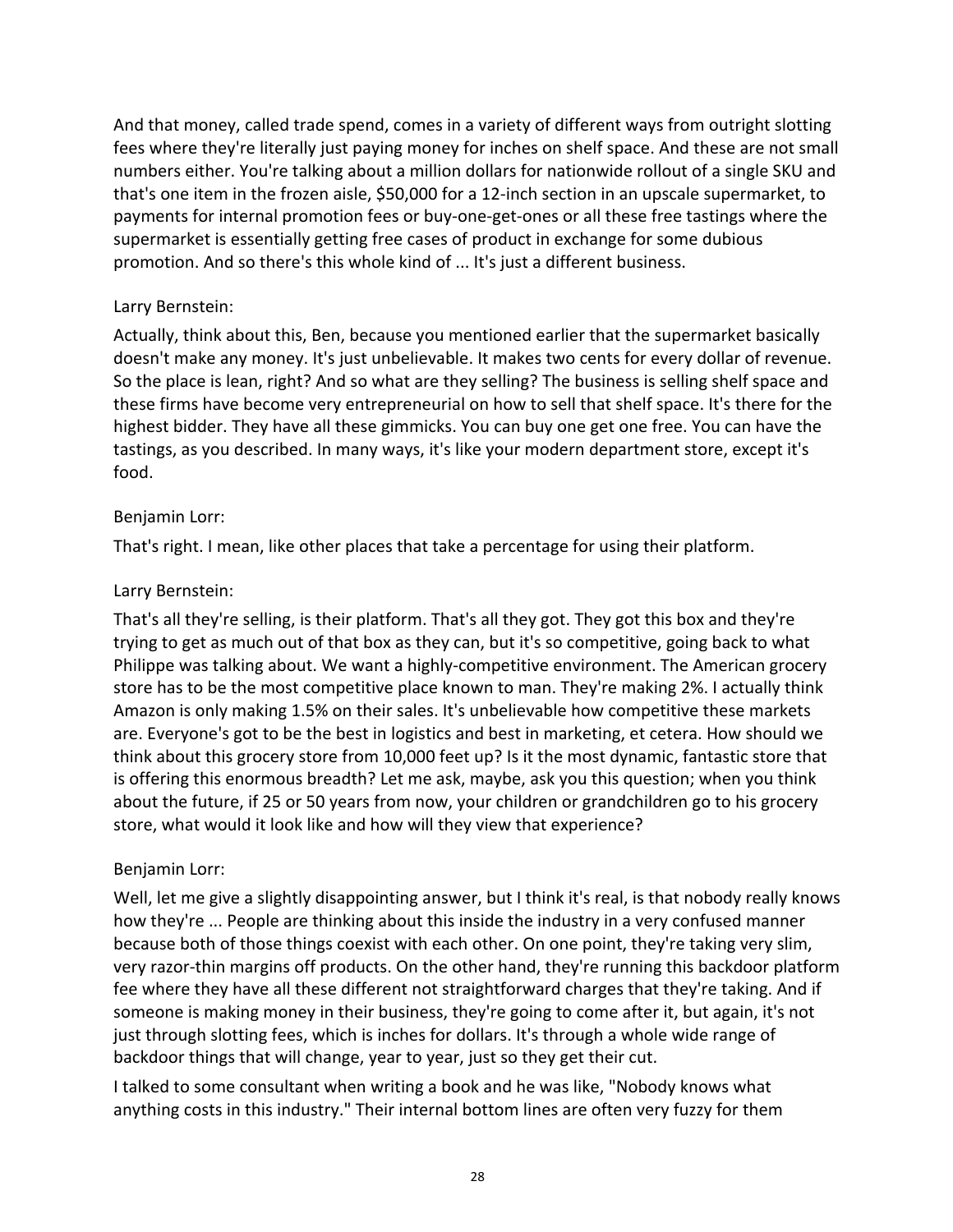because they're getting their margins. These two things are coexisting at the same time, which allows people to say, on one hand, "Oh, we're so lean and efficient. Look at this," and on the other hand, very backwards.

I think that, to go back to your question, where this will go in the future is I do think there'll be a great movement away from a lot of these ticky tacky things. There'll be a movement towards consistency. I think computers help us make sense of big numbers and big volumes and help from artificial intelligence in applying things to these problems is going to do away with a lot of the antiquated parts of the grocery industry, but right now, it's a big cluster, big mess.

### Larry Bernstein:

I end each episode of What Happens Next on a note of optimism. What are you optimistic about, as it relates to your topic? So let's start with you, Ben. Ben, what are you optimistic about with the grocery store?

### Benjamin Lorr:

I'm super optimistic in the sense that I think COVID has really shone a light on a lot of the problems around essential workers. And I think it's, one, getting a lot of attention and, two, people are looking for solutions to this in ways that are really honoring the essential worker. So right now, for-profit certification regimes are how ethical claims are enforced and you pay an outside auditor to go in. And that's really changing as people are trying to focus on using workers, themselves, who are obviously the experts of their own situation, as ways of gaining insight into the supply chain. And there's a variety of things that are slowly bubbling up for that. And that both offers an opportunity and a promise of honoring the expertise of workers and empowering them.

#### Larry Bernstein:

Okay. Angus, what note of optimism would you like to end on?

# Angus Fletcher:

Well, I guess I'm optimistic because literature is an instantly renewable resource. It's something we all can do. And if you want to get a little positive creative disruption into your life right now, just get a book you love and give it to a friend and change their world.

#### Larry Bernstein:

That ends today's session. I want to make a plug for next week's episode.

Our first speaker will be Anne Clarke Wolff. I attended New Trier High School with Anne as well as worked with her for over a decade at Salomon Brothers. Anne ran fixed income capital markets at Citigroup and global corporate banking at Bank of America. Her latest project is to create a women-run investment bank. I hope to learn from Anne her challenges for setting up an investment advisory business from scratch, and I want to hear about the market for advice exclusively from women bankers.